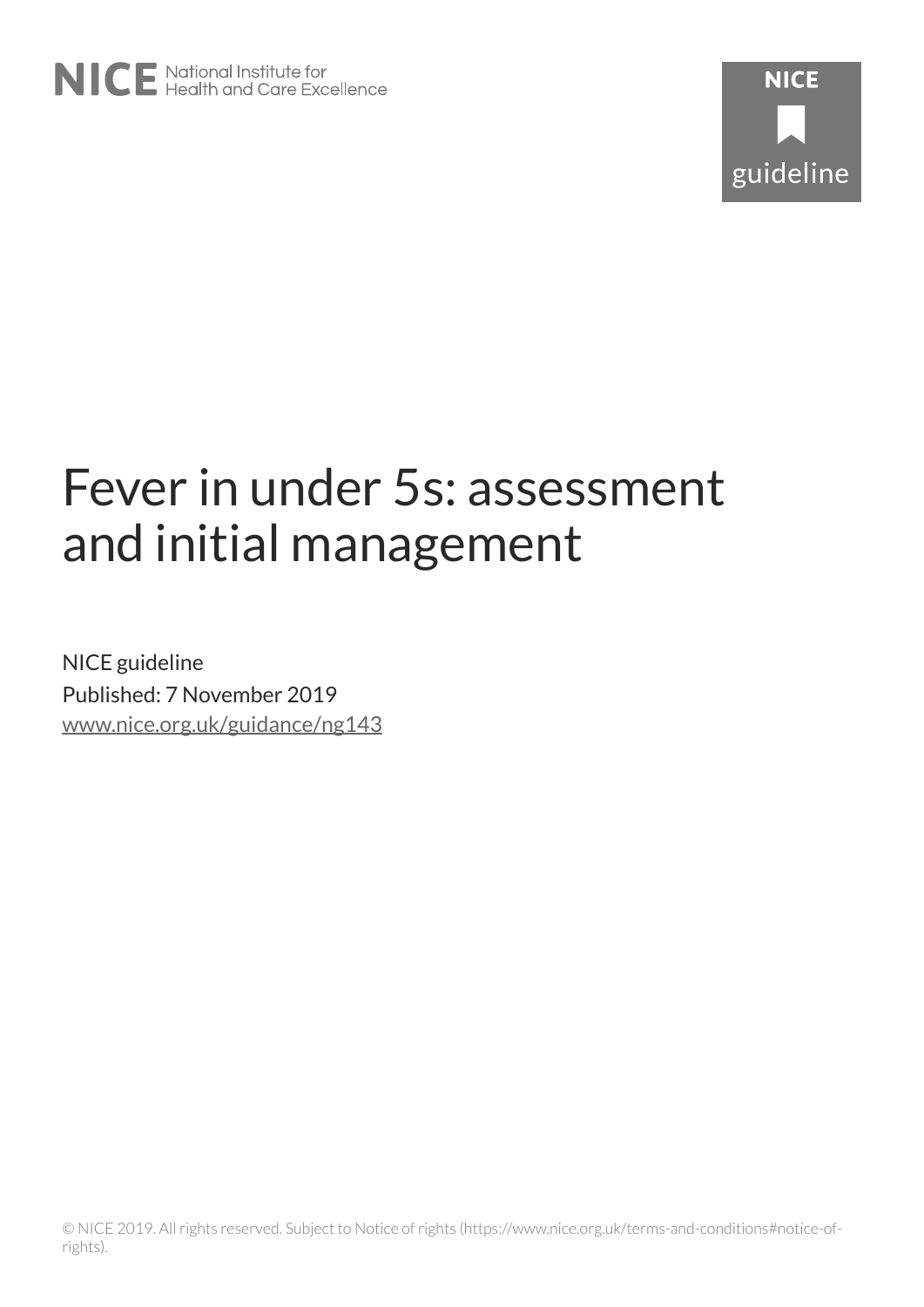# Your responsibility

The recommendations in this guideline represent the view of NICE, arrived at after careful consideration of the evidence available. When exercising their judgement, professionals and practitioners are expected to take this guideline fully into account, alongside the individual needs, preferences and values of their patients or the people using their service. It is not mandatory to apply the recommendations, and the guideline does not override the responsibility to make decisions appropriate to the circumstances of the individual, in consultation with them and their families and carers or guardian.

Local commissioners and providers of healthcare have a responsibility to enable the guideline to be applied when individual professionals and people using services wish to use it. They should do so in the context of local and national priorities for funding and developing services, and in light of their duties to have due regard to the need to eliminate unlawful discrimination, to advance equality of opportunity and to reduce health inequalities. Nothing in this guideline should be interpreted in a way that would be inconsistent with complying with those duties.

Commissioners and providers have a responsibility to promote an environmentally sustainable health and care system and should [assess and reduce the environmental impact of implementing](https://www.nice.org.uk/about/who-we-are/sustainability) [NICE recommendations](https://www.nice.org.uk/about/who-we-are/sustainability) wherever possible.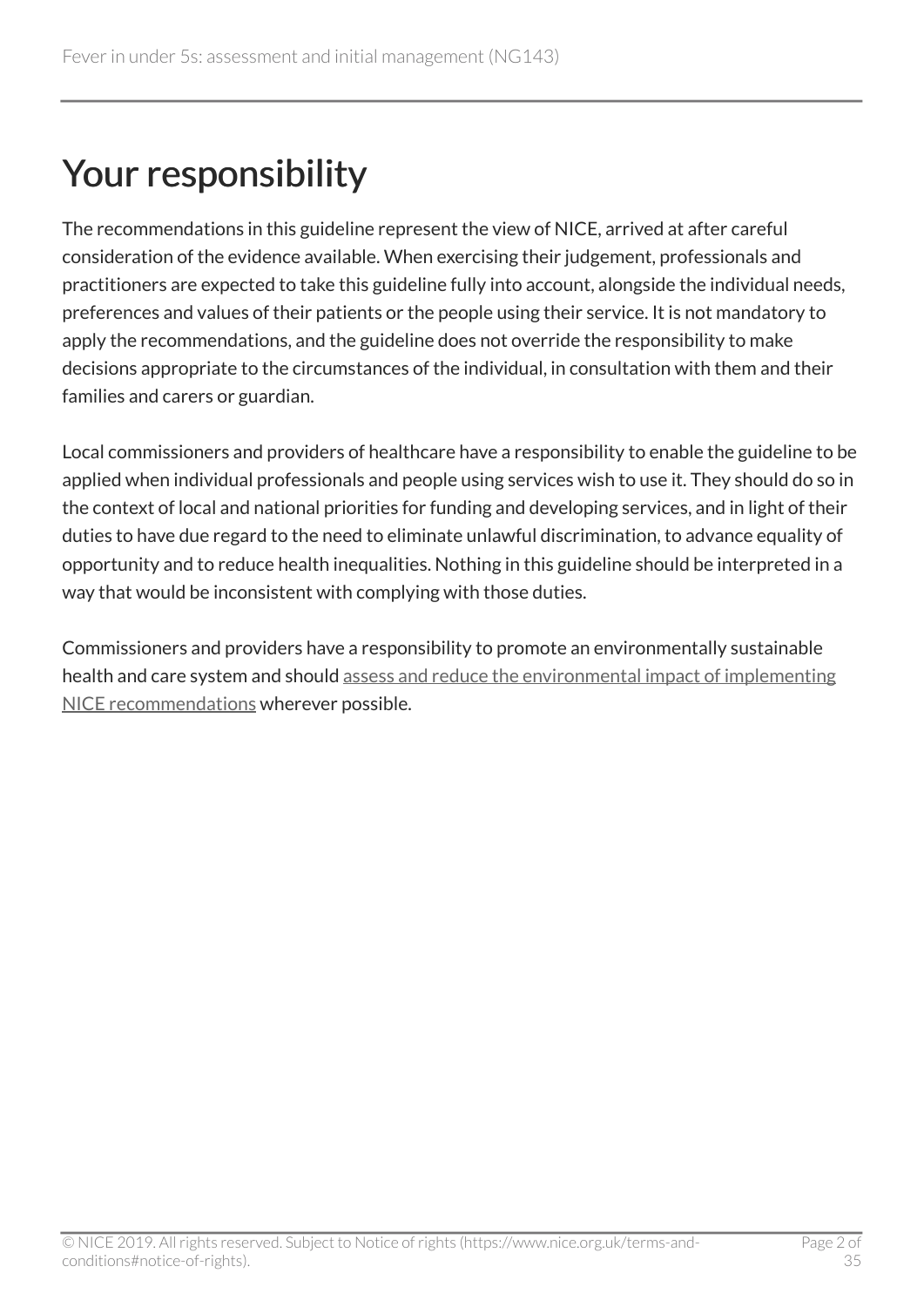# **Contents**

| $\overline{4}$ |
|----------------|
| $\overline{4}$ |
| 5              |
| 5              |
| 6              |
| 16             |
| 17             |
| 19             |
| 25             |
| 25             |
| 27             |
| 28             |
| 28             |
| 29             |
| 30             |
| 30             |
| 32             |
| 34             |
| 35             |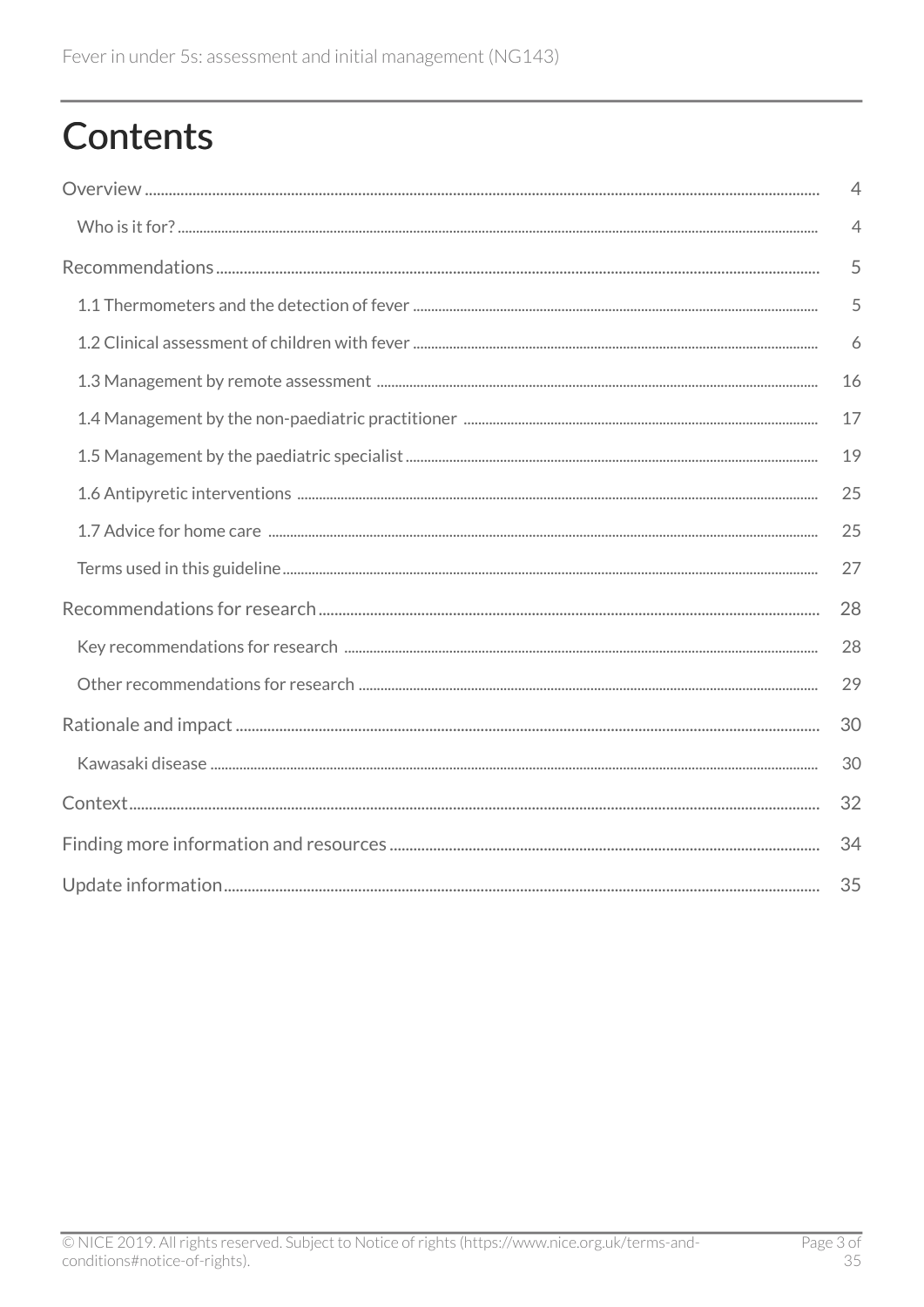This guideline replaces CG160.

This guideline is the basis of QS19 and QS64.

This guideline should be read in conjunction with CG102, CG54, CG84, NG51 and CG149.

# <span id="page-3-0"></span>**Overview**

This guideline covers the assessment and early management of fever with no obvious cause in children aged under 5. It aims to improve clinical assessment and help healthcare professionals diagnose serious illness among young children who present with fever in primary and secondary care.

This guideline should be read in conjunction with NICE's guidance on [sepsis,](https://www.nice.org.uk/guidance/ng51) [neonatal infection,](https://www.nice.org.uk/guidance/cg149) [meningitis \(bacterial\) and meningococcal septicaemia in under 16s](https://www.nice.org.uk/guidance/cg102), [urinary tract infection in under](https://www.nice.org.uk/guidance/cg54) [16s](https://www.nice.org.uk/guidance/cg54), [diarrhoea and vomiting caused by gastroenteritis in under 5s](https://www.nice.org.uk/guidance/cg84) and [antimicrobial prescribing for](https://pathways.nice.org.uk/pathways/antimicrobial-prescribing-for-common-infections) [common infections](https://pathways.nice.org.uk/pathways/antimicrobial-prescribing-for-common-infections).

# <span id="page-3-1"></span>Who is it for?

- Healthcare professionals
- Parents and carers of children under 5 with feverish illness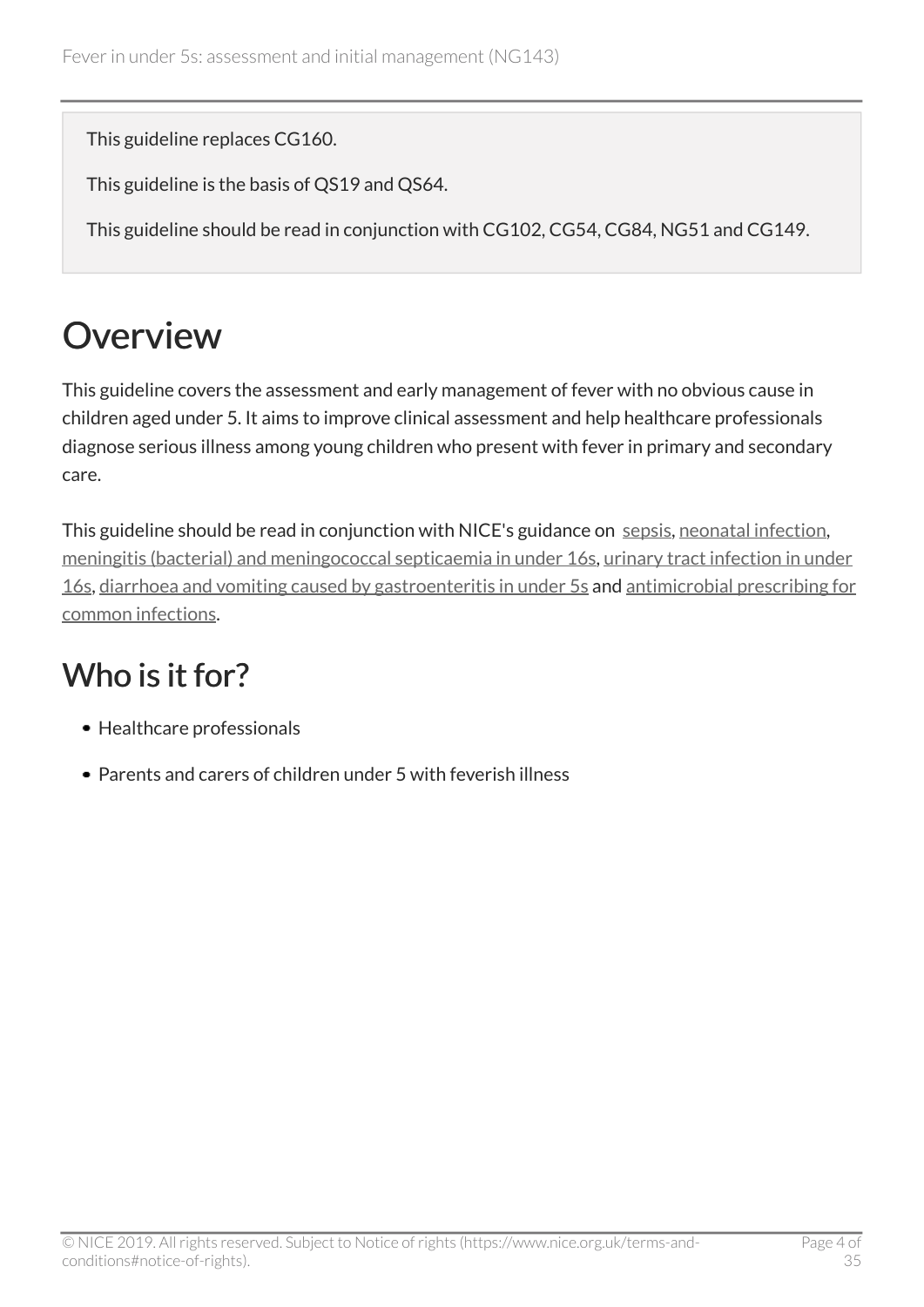# <span id="page-4-0"></span>Recommendations

People have the right to be involved in discussions and make informed decisions about their care, as described in [your care](http://www.nice.org.uk/about/nice-communities/public-involvement/your-care).

[Making decisions using NICE guidelines](http://www.nice.org.uk/about/what-we-do/our-programmes/nice-guidance/nice-guidelines/using-NICE-guidelines-to-make-decisions) explains how we use words to show the strength (or certainty) of our recommendations, and has information about prescribing medicines (including off-label use), professional guidelines, standards and laws (including on consent and mental capacity), and safeguarding.

## <span id="page-4-1"></span>1.1 Thermometers and the detection of fever

#### Oral and rectal temperature measurements

1.1.1 Do not routinely use the oral and rectal routes to measure the body temperature of children aged 0–5 years. [2007]

#### Measurement of body temperature at other sites

- 1.1.2 In infants under the age of 4 weeks, measure body temperature with an electronic thermometer in the axilla. [2007]
- 1.1.3 In children aged 4 weeks to 5 years, measure body temperature by one of the following methods:
	- $\bullet$  electronic thermometer in the axilla
	- chemical dot thermometer in the axilla
	- infra-red tympanic thermometer. [2007]
- 1.1.4 Healthcare professionals who routinely use disposable chemical dot thermometers should consider using an alternative type of thermometer when multiple temperature measurements are required. [2007]
- 1.1.5 Forehead chemical thermometers are unreliable and should not be used by healthcare professionals. [2007]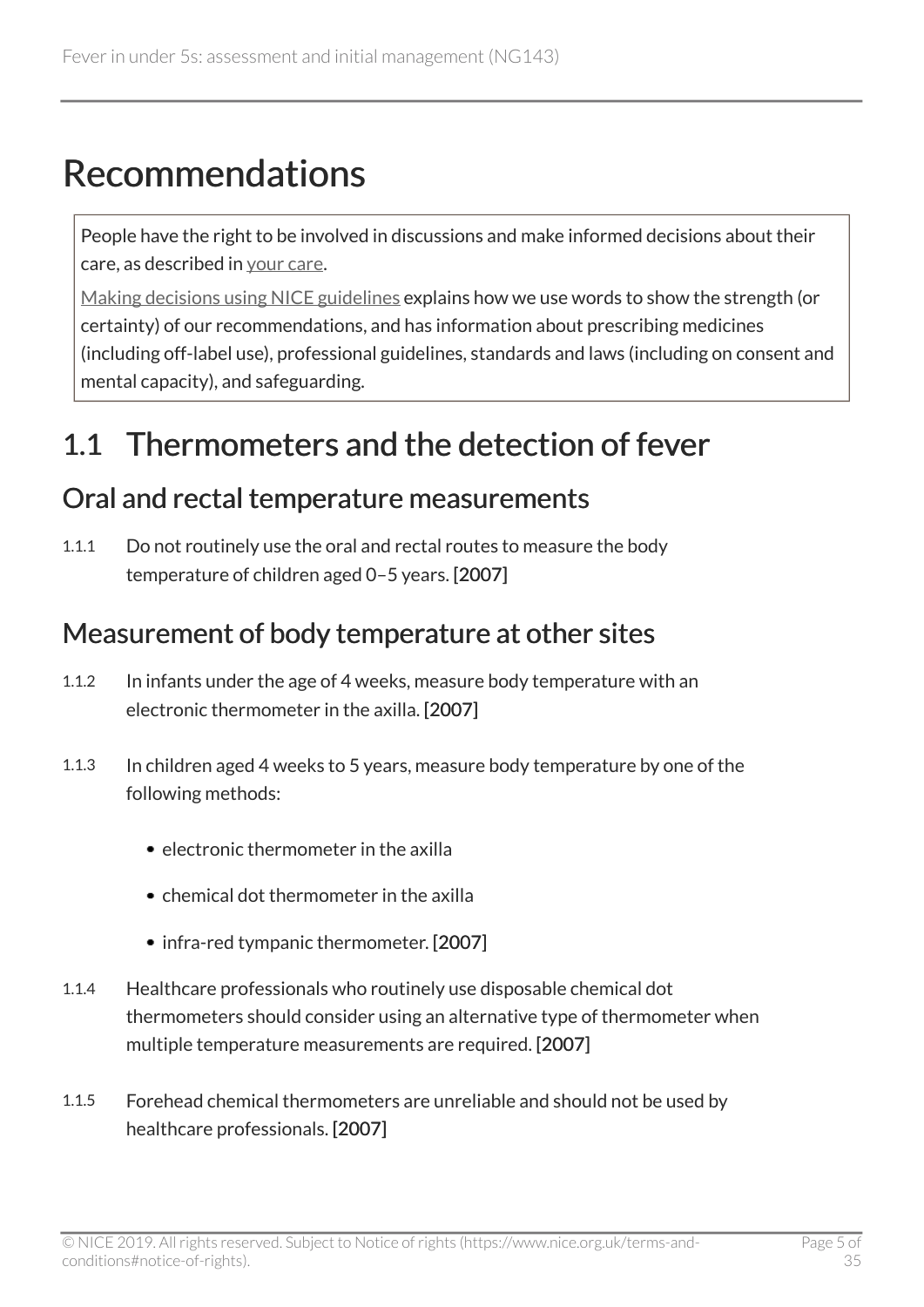#### Subjective detection of fever by parents and carers

1.1.6 Reported parental perception of a [fever](#page-26-1) should be considered valid and taken seriously by healthcare professionals. [2007]

## <span id="page-5-0"></span>1.2 Clinical assessment of children with fever

#### <span id="page-5-1"></span>Life-threatening features of illness in children

- 1.2.1 First, healthcare professionals should identify any immediately life-threatening features, including compromise of the airway, breathing or circulation, and decreased level of consciousness. [2007]
- 1.2.2 Think "Could this be sepsis?" and refer to the [NICE guideline on sepsis:](https://www.nice.org.uk/guidance/ng51) [recognition, diagnosis and early management](https://www.nice.org.uk/guidance/ng51) if a child presents with [fever](#page-26-1) and symptoms or signs that indicate possible sepsis. [2017]

#### Assessment of risk of serious illness

- 1.2.3 Assess children with feverish illness for the presence or absence of symptoms and signs that can be used to predict the risk of serious illness using the traffic light system (see  $table 1$  $table 1$ ). [2013]
- 1.2.4 When assessing children with learning disabilities, take the individual child's learning disability into account when interpreting the traffic light table. [2013]
- <span id="page-5-2"></span>1.2.5 Recognise that children with any of the following symptoms or signs are in a high-risk group for serious illness:
	- pale/mottled/ashen/blue skin, lips or tongue
	- no response to social cues  $[1]$  $[1]$  $[1]$
	- appearing ill to a healthcare professional
	- does not wake or if roused does not stay awake
	- weak, high-pitched or continuous cry
	- grunting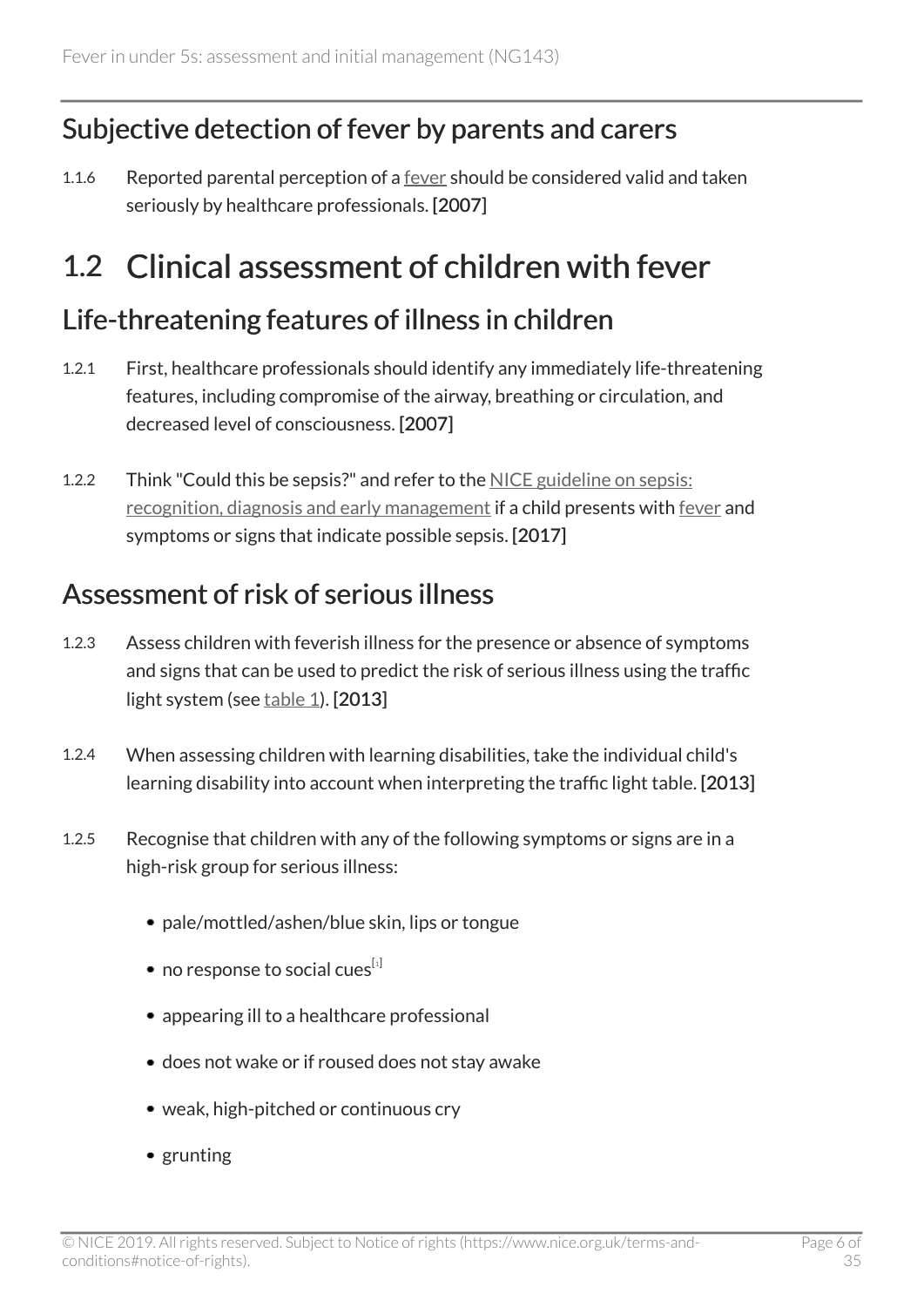- respiratory rate greater than 60 breaths per minute
- moderate or severe chest indrawing
- reduced skin turgor
- bulging fontanelle. [2013]
- 1.2.6 Recognise that children with any of the following symptoms or signs are in at least an intermediate-risk group for serious illness:
	- pallor of skin, lips or tongue reported by parent or carer
	- $\bullet$  not responding normally to social cues<sup>[[1](#page-26-2)]</sup>
	- no smile
	- wakes only with prolonged stimulation
	- decreased activity
	- nasal flaring
	- dry mucous membranes
	- poor feeding in infants
	- reduced urine output
	- $\bullet$  rigors. [2013]
- 1.2.7 Recognise that children who have all of the following features, and none of the high- or intermediate-risk features, are in a low-risk group for serious illness:
	- normal colour of skin, lips and tongue
	- responds normally to social cues<sup>[[1](#page-26-2)]</sup>
	- content/smiles
	- stays awake or awakens quickly
	- strong normal cry or not crying
	- normal skin and eyes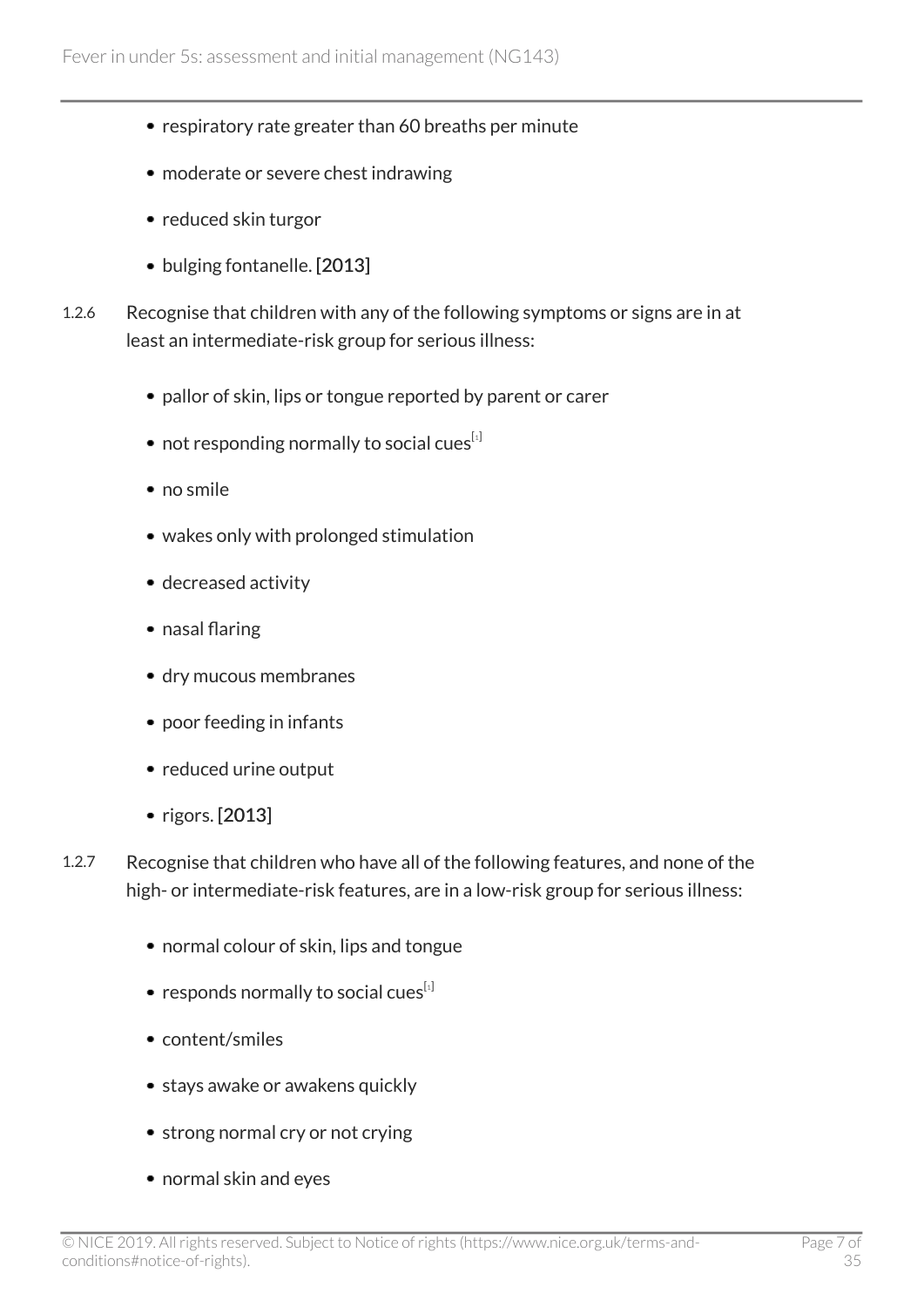• moist mucous membranes. [2013]

- 1.2.8 Measure and record temperature, heart rate, respiratory rate and capillary refill time as part of the routine assessment of a child with fever. [2007]
- 1.2.9 Recognise that a capillary refill time of 3 seconds or longer is an intermediaterisk group marker for serious illness ('amber' sign). [2013]
- 1.2.10 Measure the blood pressure of children with fever if the heart rate or capillary refill time is abnormal and the facilities to measure blood pressure are available. [2007]
- 1.2.11 In children older than 6 months do not use height of body temperature alone to identify those with serious illness. [2013]
- <span id="page-7-0"></span>1.2.12 Recognise that children younger than 3 months with a temperature of 38°C or higher are in a high-risk group for serious illness $^{\rm{[z]}}$ . [ $2013$  $2013$ ]
- 1.2.13 Recognise that children aged 3–6 months with a temperature of 39°C or higher are in at least an intermediate-risk group for serious illness. [2013]
- 1.2.14 Do not use duration of fever to predict the likelihood of serious illness. However, children with a fever lasting 5 days or longer should be assessed for Kawasaki disease (see [recommendation 1.2.26](#page-10-0)). [2013, amended 2019]
- <span id="page-7-1"></span>1.2.15 Recognise that children with tachycardia are in at least an intermediate-risk group for serious illness. Use the Advanced Paediatric Life Support (APLS)<sup>[[3](#page-26-4)]</sup> criteria below to define tachycardia: [2013]

| Age          | Heart rate (bpm) |
|--------------|------------------|
| <12 months   | >160             |
| 12-24 months | >150             |
| $2-5$ years  | >140             |

- 1.2.16 Assess children with fever for signs of dehydration. Look for:
	- prolonged capillary refill time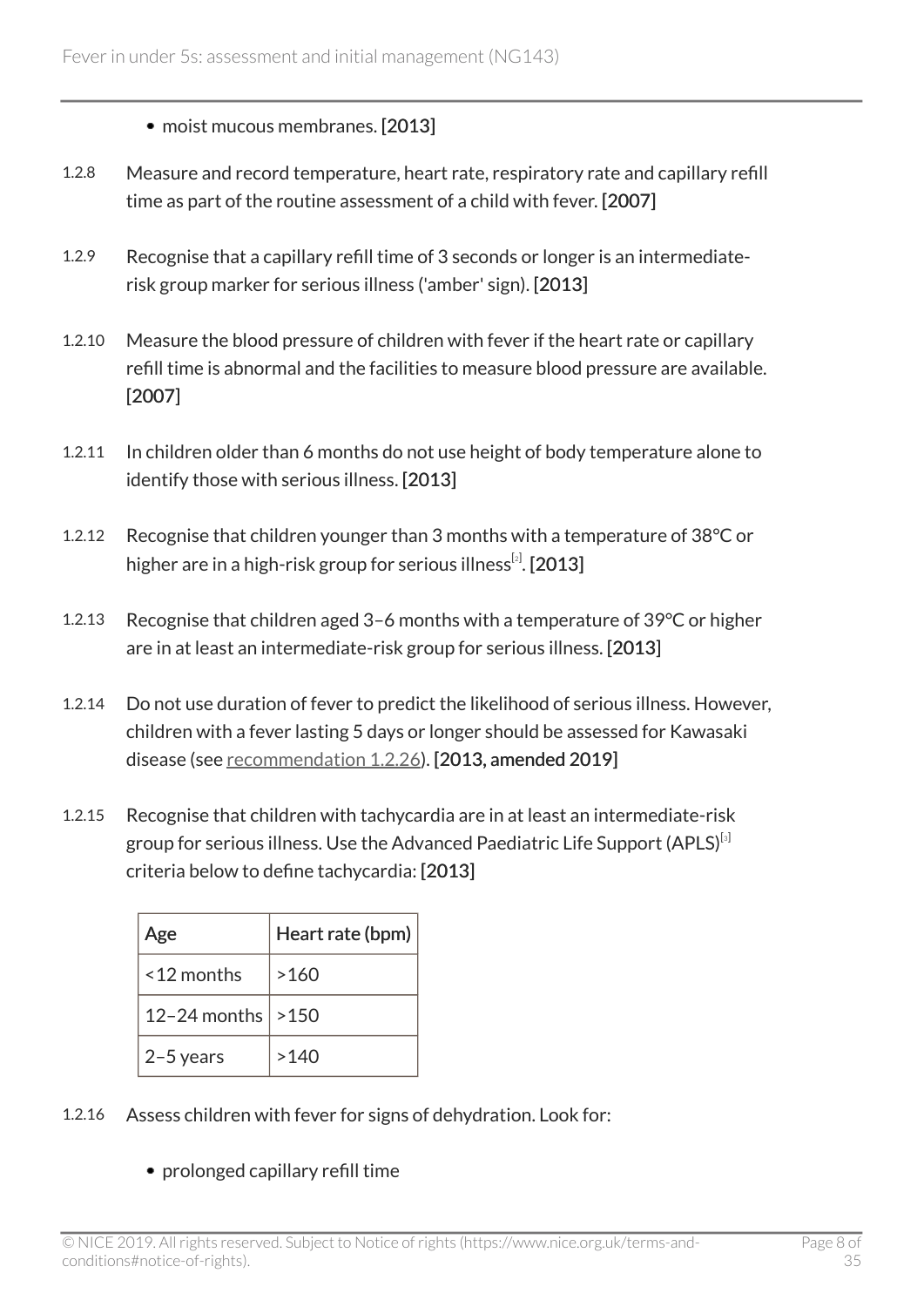- abnormal skin turgor
- abnormal respiratory pattern
- weak pulse
- cool extremities. [2007]

### Symptoms and signs of specific illnesses

1.2.17 Look for a source of fever and check for the presence of symptoms and signs that are associated with specific diseases (see [table](#page-14-0) 2). [2007]

#### Meningococcal disease and bacterial meningitis

Also see [NICE's guideline on meningitis \(bacterial\) and meningococcal septicaemia in under 16s](https://www.nice.org.uk/guidance/cg102).

- 1.2.18 Consider meningococcal disease in any child with fever and a non-blanching rash, particularly if any of the following features are present:
	- an ill-looking child
	- lesions larger than 2 mm in diameter (purpura)
	- a capillary refill time of 3 seconds or longer
	- neck stiffness. [2007]
- 1.2.19 Consider bacterial meningitis in a child with fever and any of the following features:
	- neck stiffness
	- bulging fontanelle
	- decreased level of consciousness
	- convulsive status epilepticus. [2007, amended 2013]
- 1.2.20 Be aware that classic signs of meningitis (neck stiffness, bulging fontanelle, highpitched cry) are often absent in infants with bacterial meningitis. [2007]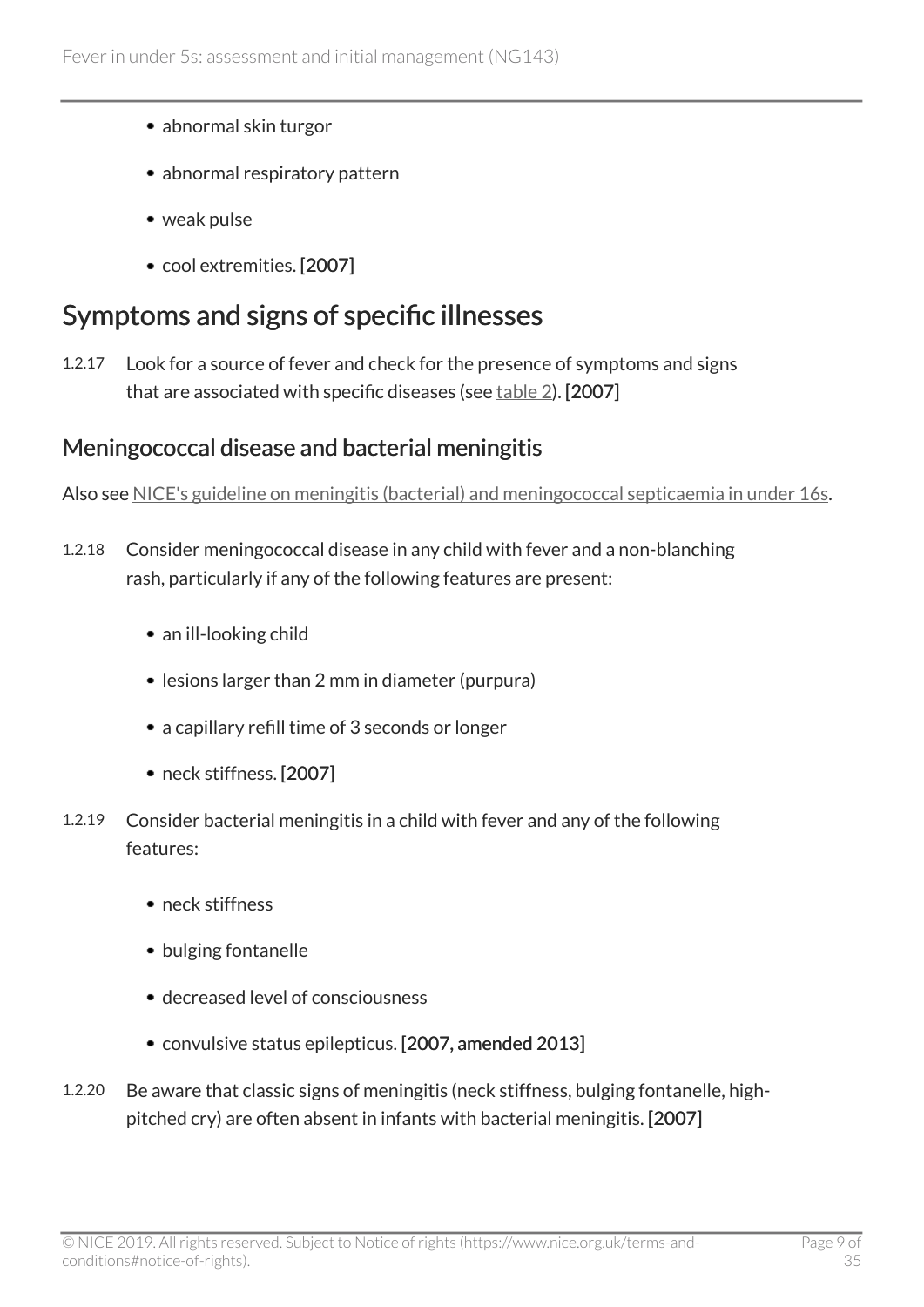#### <span id="page-9-0"></span>Herpes simplex encephalitis

- 1.2.21 Consider herpes simplex encephalitis in children with fever and any of the following features:
	- focal neurological signs
	- focal seizures
	- decreased level of consciousness. [2007]

#### Pneumonia

- 1.2.22 Consider pneumonia in children with fever and any of the following signs:
	- tachypnoea (respiratory rate greater than 60 breaths per minute, age 0-5 months; greater than 50 breaths per minute, age 6–12 months; greater than 40 breaths per minute, age older than 12 months)
	- crackles in the chest
	- nasal flaring
	- chest indrawing
	- cyanosis
	- oxygen saturation of 95% or less when breathing air. [2007]

#### Urinary tract infection

Also see [NICE's guideline on urinary tract infection in under 16s](https://www.nice.org.uk/guidance/cg54).

- 1.2.23 Consider urinary tract infection in any child younger than 3 months with fever. [2007]
- 1.2.24 Consider urinary tract infection in a child aged 3 months or older with fever and 1 or more of the following:
	- vomiting
	- poor feeding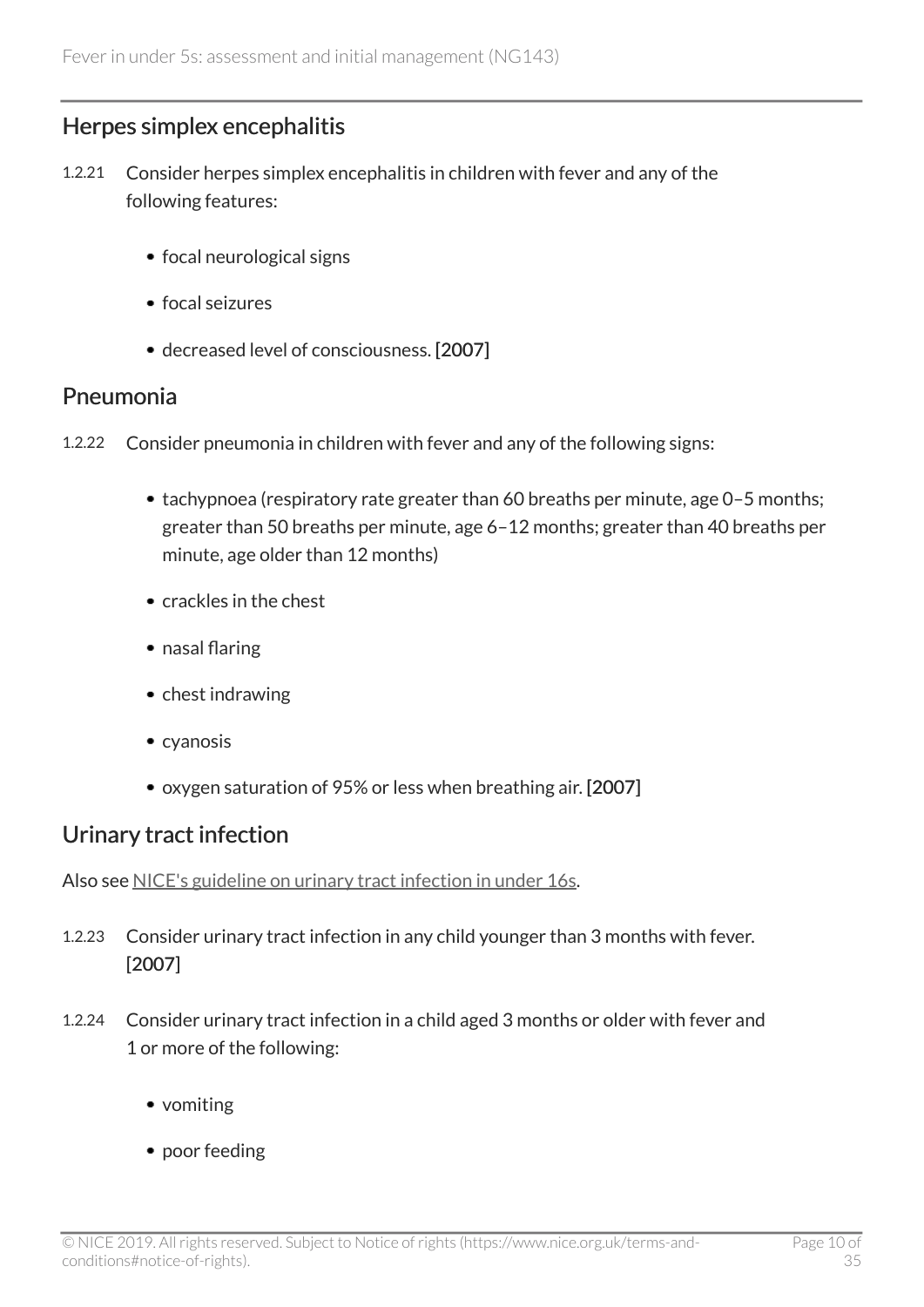- lethargy
- irritability
- abdominal pain or tenderness
- urinary frequency or dysuria. [2013]

#### Septic arthritis/osteomyelitis

- 1.2.25 Consider septic arthritis/osteomyelitis in children with fever and any of the following signs:
	- swelling of a limb or joint
	- not using an extremity
	- non-weight bearing. [2007]

#### <span id="page-10-0"></span>Kawasaki disease

- 1.2.26 Be aware of the possibility of Kawasaki disease in children with fever that has lasted 5 days or longer. Additional features of Kawasaki disease may include:
	- bilateral conjunctival injection without exudate
	- erythema and cracking of lips; strawberry tongue; or erythema of oral and pharyngeal mucosa
	- oedema and erythema in the hands and feet
	- polymorphous rash
	- cervical lymphadenopathy. [2019]
- 1.2.27 Ask parents or carers about the presence of these features since the onset of fever, because they may have resolved by the time of assessment. [2019]
- 1.2.28 Be aware that children under 1 year may present with fewer clinical features of Kawasaki disease in addition to fever, but may be at higher risk of coronary artery abnormalities than older children. [2019]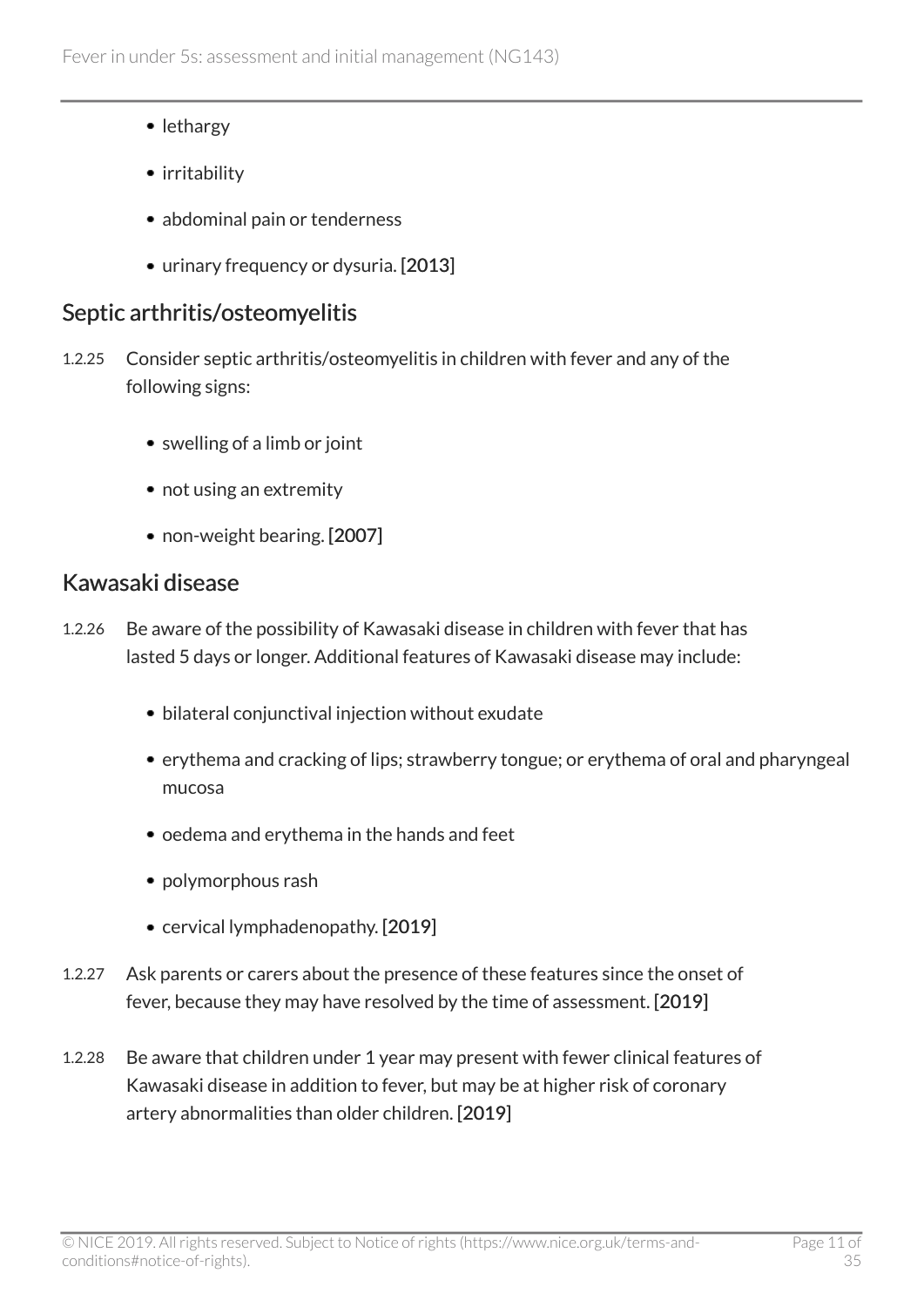To find out why the committee made the 2019 recommendations on Kawasaki disease and how they might affect practice see [rationale and impact.](#page-29-1)

#### Imported infections

1.2.29 When assessing a child with feverish illness, enquire about recent travel abroad and consider the possibility of imported infections according to the region visited. [2007]

### <span id="page-11-0"></span>Table 1 Traffic light system for identifying risk of serious illness

Children with fever and any of the symptoms or signs in the red column should be recognised as being at high risk. Similarly, children with fever and any of the symptoms or signs in the amber column and none in the red column should be recognised as being at intermediate risk. Children with symptoms and signs in the green column and none in the amber or red columns are at low risk. The management of children with fever should be directed by the level of risk.

This traffic light table should be used in conjunction with the recommendations in this guideline on investigations and initial management in children with fever.

A colour version of this table is [available](https://www.nice.org.uk/guidance/ng143/resources).

|                                        | Green - low risk | Amber - intermediate risk            | Red - high risk               |
|----------------------------------------|------------------|--------------------------------------|-------------------------------|
| Colour<br>(of skin, lips<br>or tongue) | • Normal colour  | • Pallor reported by<br>parent/carer | • Pale/mottled/ashen/<br>blue |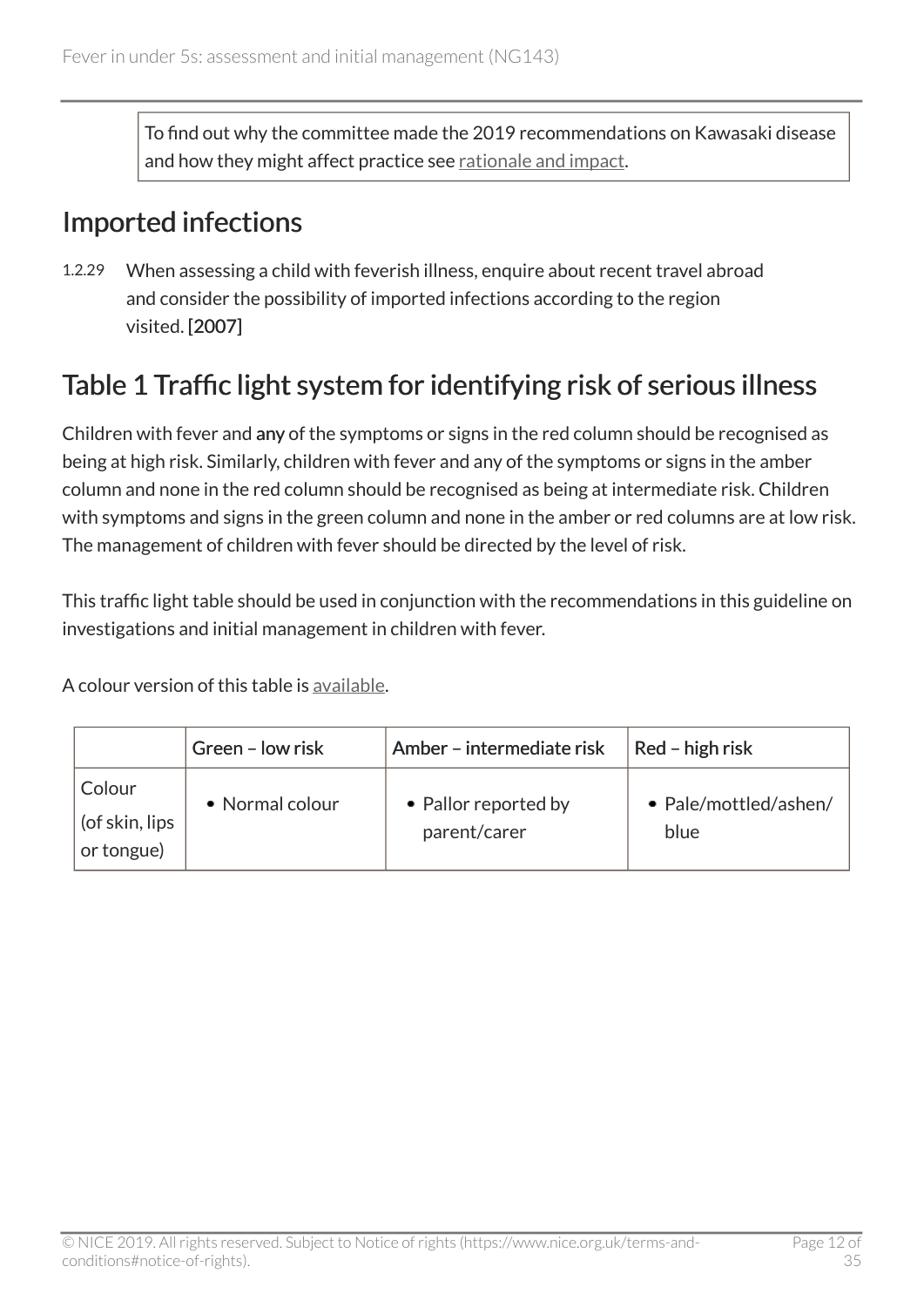| Activity    | • Responds normally<br>to social cues<br>• Content/smiles<br>• Stays awake or | • Not responding normally<br>to social cues<br>• No smile<br>• Wakes only with                                                                                                                                            | • No response to social<br>cues<br>• Appears ill to a<br>healthcare<br>professional                              |
|-------------|-------------------------------------------------------------------------------|---------------------------------------------------------------------------------------------------------------------------------------------------------------------------------------------------------------------------|------------------------------------------------------------------------------------------------------------------|
|             | awakens quickly<br>• Strong normal cry/<br>not crying                         | prolonged stimulation<br>• Decreased activity                                                                                                                                                                             | • Does not wake or if<br>roused does not stay<br>awake<br>• Weak, high-pitched or<br>continuous cry              |
| Respiratory | -                                                                             | • Nasal flaring<br>• Tachypnoea: respiratory<br>rate<br>$-$ >50 breaths/<br>minute, age<br>6-12 months;<br>$-$ >40 breaths/<br>minute, age<br>>12 months<br>● Oxygen saturation ≤95%<br>in air<br>• Crackles in the chest | • Grunting<br>• Tachypnoea:<br>respiratory rate<br>>60 breaths/minute<br>• Moderate or severe<br>chest indrawing |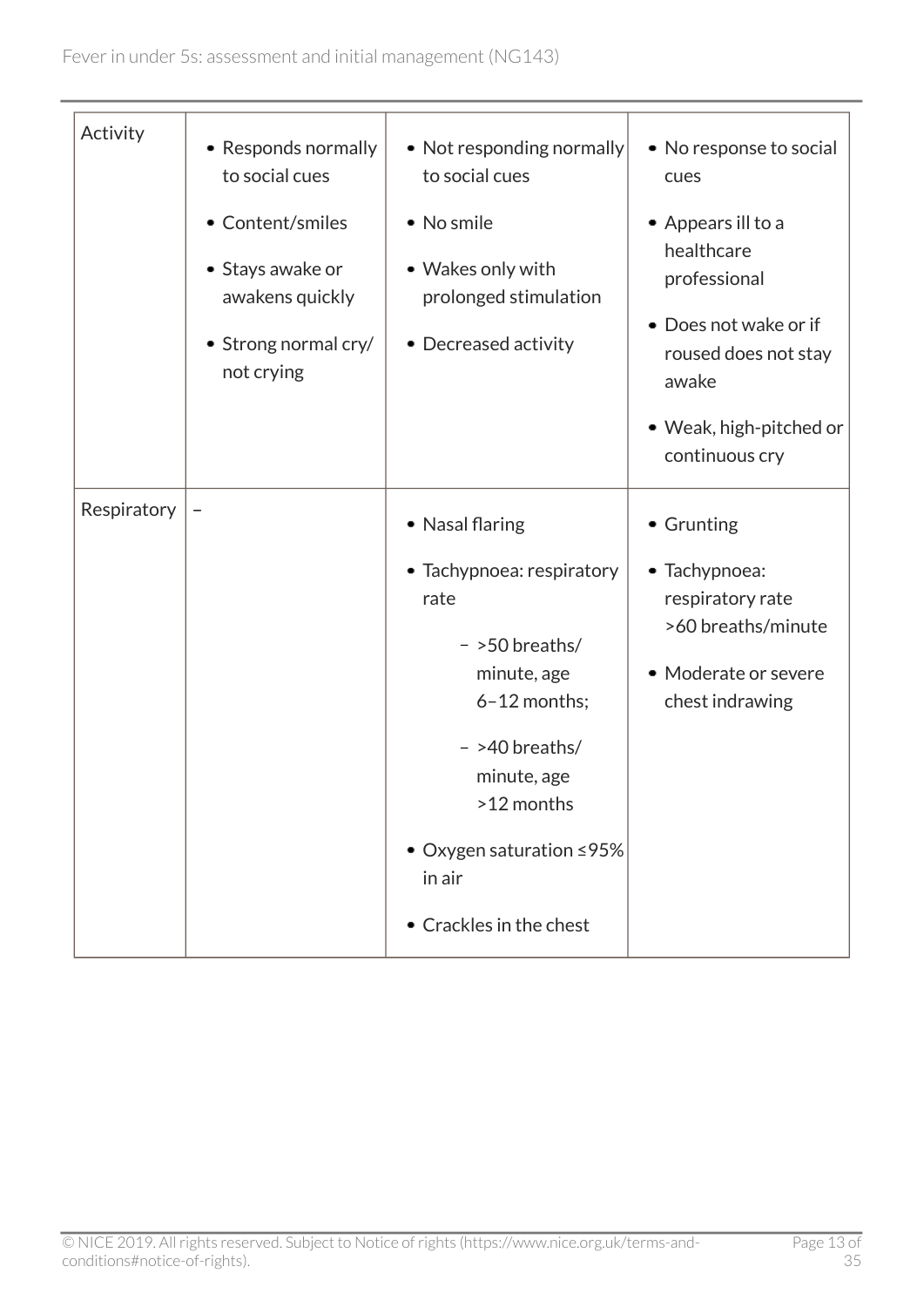| Circulation<br>and<br>hydration | • Normal skin and<br>eyes<br>• Moist mucous<br>membranes | • Tachycardia:<br>$-$ >160 beats/<br>minute, age<br><12 months<br>$-$ >150 beats/<br>minute,<br>age 12-24 months<br>$-$ >140 beats/<br>minute,<br>age 2-5 years<br>• Capillary refill time<br>$\geq$ 3 seconds<br>• Dry mucous membranes<br>• Poor feeding in infants<br>• Reduced urine output | • Reduced skin turgor                                                                                                                                                                             |
|---------------------------------|----------------------------------------------------------|-------------------------------------------------------------------------------------------------------------------------------------------------------------------------------------------------------------------------------------------------------------------------------------------------|---------------------------------------------------------------------------------------------------------------------------------------------------------------------------------------------------|
| Other                           | • None of the amber<br>or red symptoms or<br>signs       | • Age 3-6 months,<br>temperature ≥39°C<br>• Fever for $\geq$ 5 days<br>• Rigors<br>• Swelling of a limb or joint<br>• Non-weight bearing<br>limb/not using an<br>extremity                                                                                                                      | • Age <3 months,<br>temperature ≥38°C*<br>• Non-blanching rash<br><b>Bulging fontanelle</b><br>٠<br>• Neck stiffness<br>• Status epilepticus<br>• Focal neurological<br>signs<br>• Focal seizures |
|                                 |                                                          | * Some vaccinations have been found to induce fever in children aged under 3 months                                                                                                                                                                                                             |                                                                                                                                                                                                   |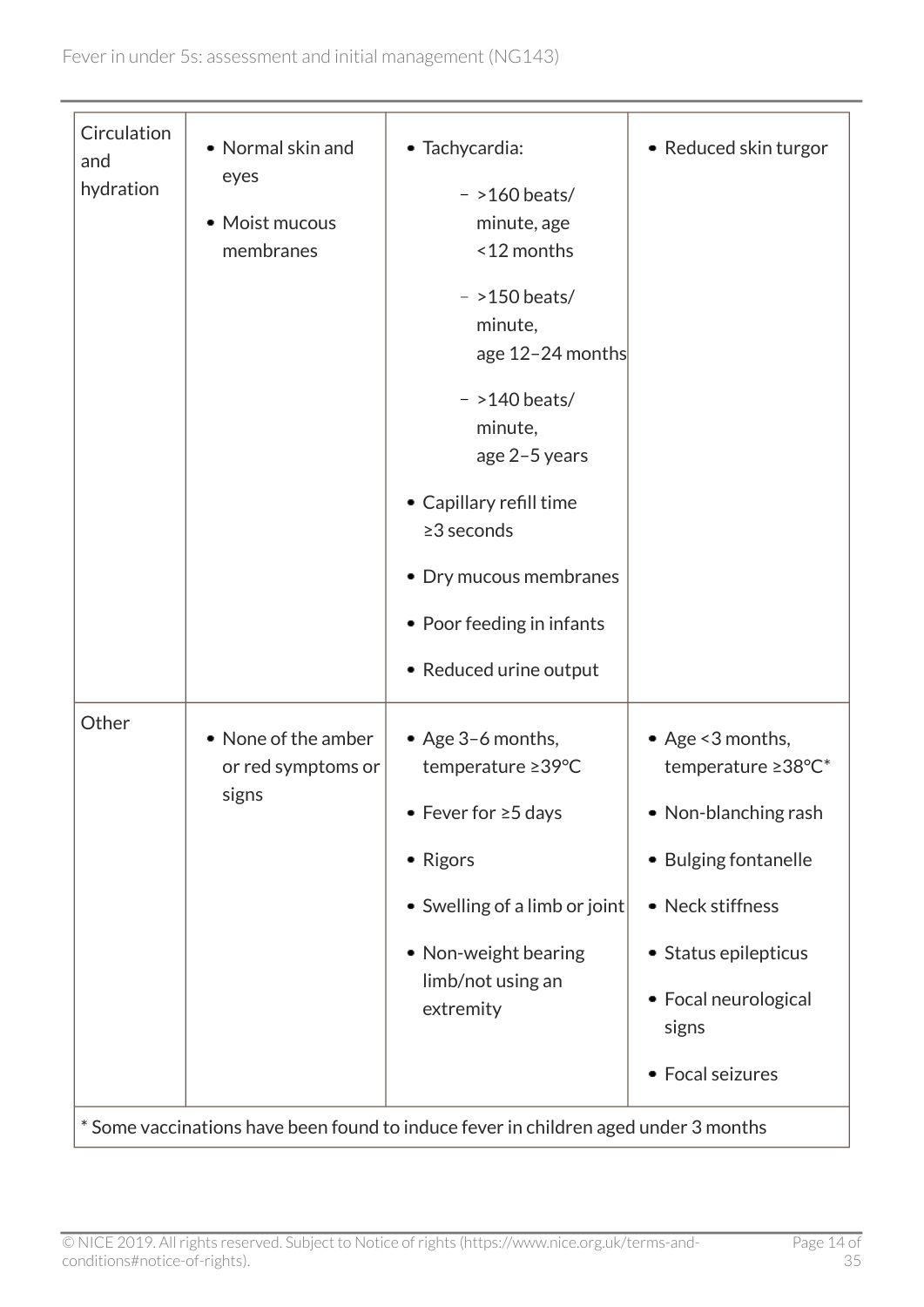#### <span id="page-14-0"></span>[2013]

#### Table 2 Summary table for symptoms and signs suggestive of specific diseases

| Diagnosis to<br>be considered | Symptoms and signs in conjunction with fever                         |
|-------------------------------|----------------------------------------------------------------------|
| Meningococcal<br>disease      | Non-blanching rash, particularly with 1 or more of the following:    |
|                               | • an ill-looking child                                               |
|                               | • lesions larger than 2 mm in diameter (purpura)                     |
|                               | • capillary refill time of ≥3 seconds                                |
|                               | • neck stiffness                                                     |
| <b>Bacterial</b>              | <b>Neck stiffness</b>                                                |
| meningitis                    | <b>Bulging fontanelle</b>                                            |
|                               | Decreased level of consciousness                                     |
|                               | Convulsive status epilepticus                                        |
| Herpes                        | Focal neurological signs                                             |
| simplex                       | Focal seizures                                                       |
| encephalitis                  | Decreased level of consciousness                                     |
| Pneumonia                     | Tachypnoea (respiratory rate >60 breaths/minute, age 0-5 months; >50 |
|                               | breaths/minute, age 6-12 months; >40 breaths/minute, age >12 months) |
|                               | Crackles in the chest                                                |
|                               | Nasal flaring                                                        |
|                               | Chest indrawing                                                      |
|                               | Cyanosis                                                             |
|                               | Oxygen saturation ≤95%                                               |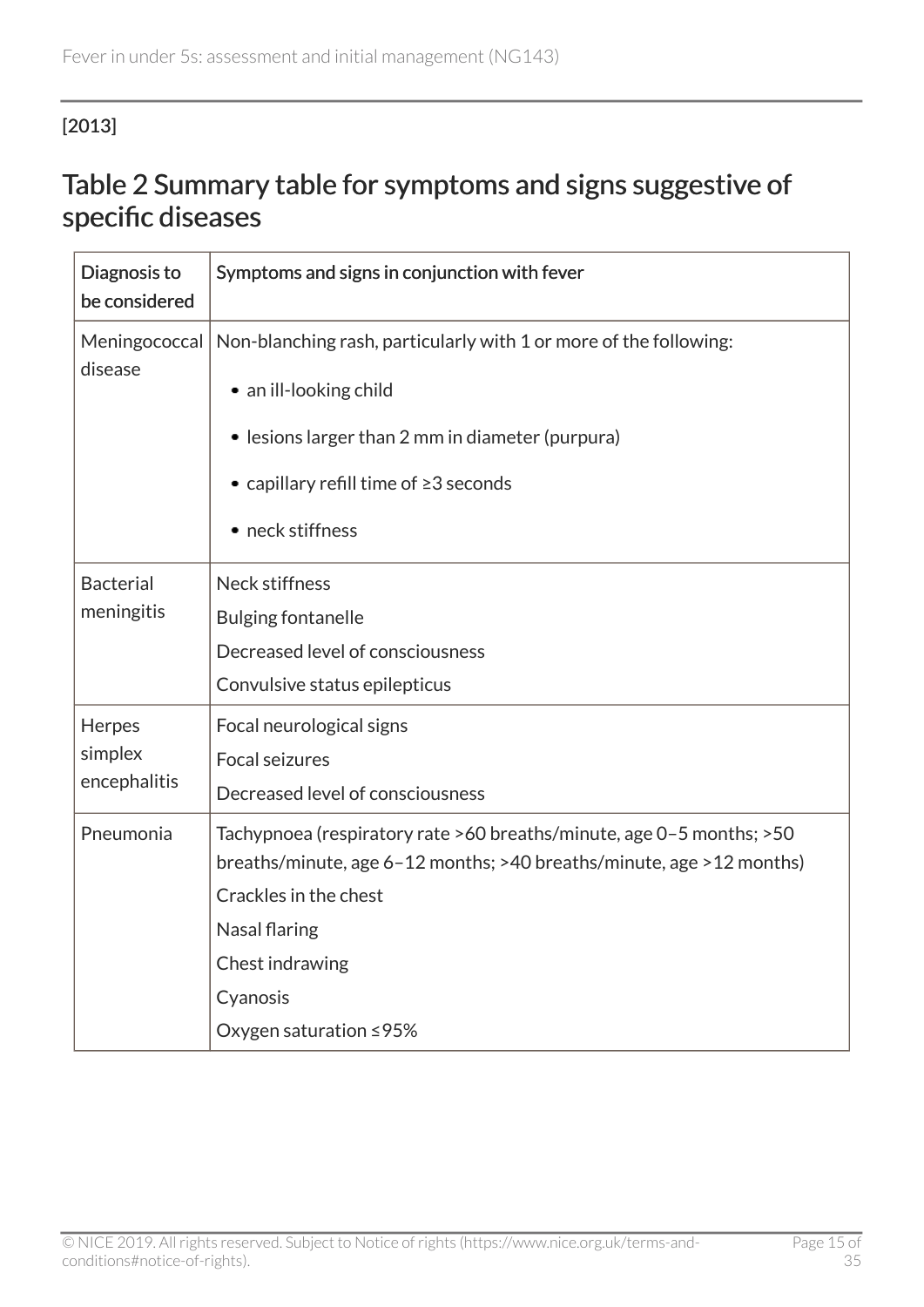| Urinary tract              | Vomiting                                                                                         |
|----------------------------|--------------------------------------------------------------------------------------------------|
| infection                  | Poor feeding                                                                                     |
|                            | Lethargy                                                                                         |
|                            | Irritability                                                                                     |
|                            | Abdominal pain or tenderness                                                                     |
|                            | Urinary frequency or dysuria                                                                     |
| Septic arthritis           | Swelling of a limb or joint                                                                      |
|                            | Not using an extremity                                                                           |
|                            | Non-weight bearing                                                                               |
| Kawasaki<br>disease [2019] | Fever for 5 days or longer and may have some of the following:                                   |
|                            | • bilateral conjunctival injection without exudate                                               |
|                            | • erythema and cracking of lips; strawberry tongue; or erythema of oral and<br>pharyngeal mucosa |
|                            | • oedema and erythema in the hands and feet                                                      |
|                            | • polymorphous rash                                                                              |
|                            | • cervical lymphadenopathy                                                                       |

#### [2013]

## <span id="page-15-0"></span>1.3 Management by remote assessment

Remote assessment refers to situations in which a child is assessed by a healthcare professional who is unable to examine the child because the child is geographically remote from the assessor (for example, telephone calls to NHS 111). Therefore, assessment is largely an interpretation of symptoms rather than physical signs. The guidance in this section may also apply to healthcare professionals whose scope of practice does not include the physical examination of a young child (for example, community pharmacists).

### Management according to risk of serious illness

1.3.1 Healthcare professionals performing a remote assessment of a child with [fever](#page-26-1) should seek to identify symptoms and signs of serious illness and specific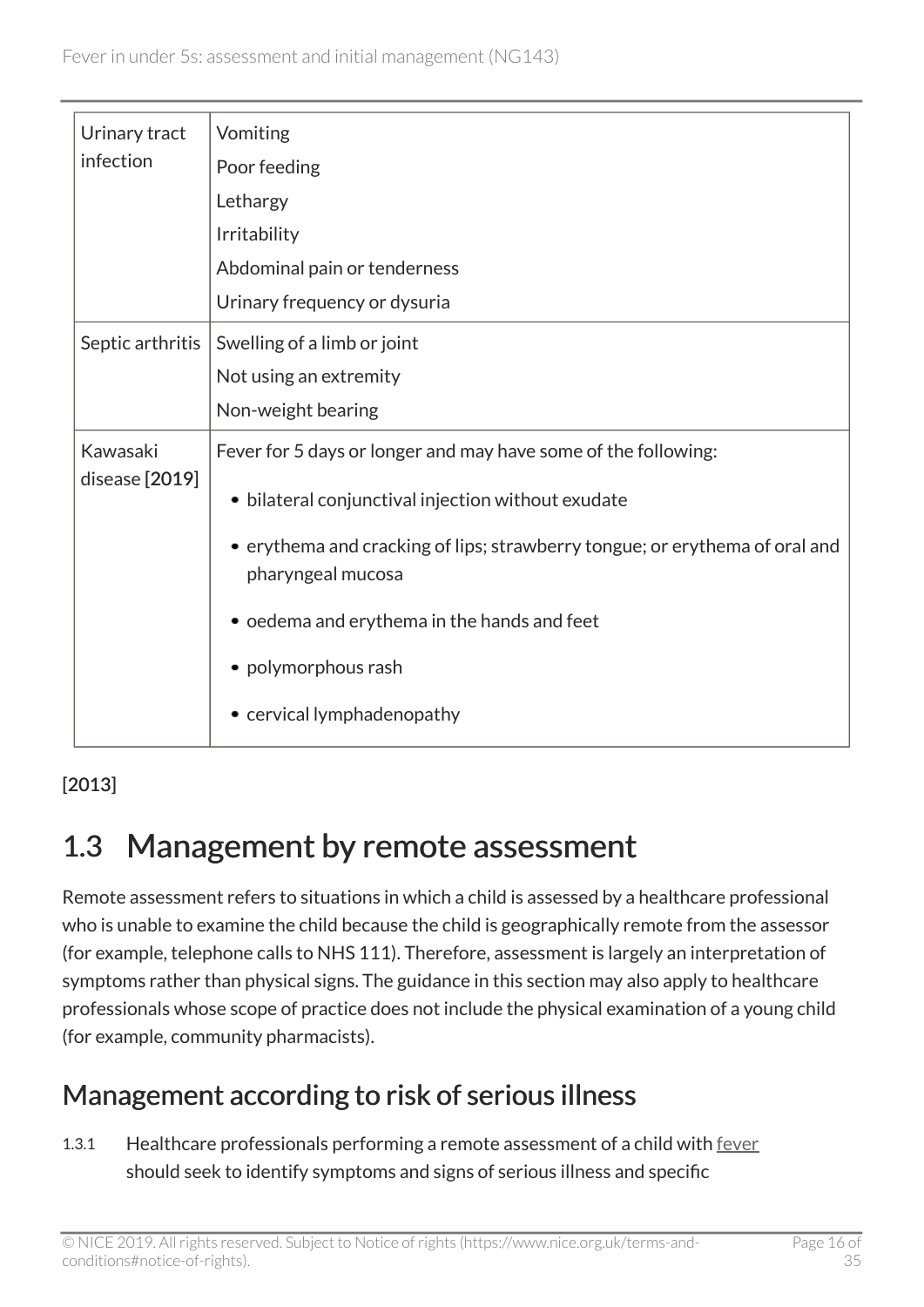diseases as described in [section](#page-5-0) 1.2 and summarised in tables [1 and 2](#page-11-0). [2007]

- 1.3.2 Children whose symptoms or combination of symptoms suggest an immediately life-threatening illness (see [recommendation 1.2.1\)](#page-5-1) should be referred immediately for emergency medical care by the most appropriate means of transport (usually 999 ambulance). [2007]
- 1.3.3 Children with any 'red' features but who are not considered to have an immediately life-threatening illness should be urgently assessed by a healthcare professional in a face-to-face setting within 2 hours. [2007]
- 1.3.4 Children with 'amber' but no 'red' features should be assessed by a healthcare professional in a face-to-face setting. The urgency of this assessment should be determined by the clinical judgement of the healthcare professional carrying out the remote assessment. [2007]
- 1.3.5 Children with 'green' features and none of the 'amber' or 'red' features can be cared for at home with appropriate advice for parents and carers, including advice on when to seek further attention from the healthcare services (see [section](#page-24-2) 1.7). [2007, amended 2013]

# <span id="page-16-0"></span>1.4 Management by the non-paediatric practitioner

In this guideline, a non-paediatric practitioner is defined as a healthcare professional who has not had specific training or who does not have expertise in the assessment and treatment of children and their illnesses. This term includes healthcare professionals working in primary care, but it may also apply to many healthcare professionals in general emergency departments.

### Clinical assessment

1.4.1 Management by a non-paediatric practitioner should start with a clinical assessment as described in [section](#page-5-1) 1.2. Healthcare practitioners should attempt to identify symptoms and signs of serious illness and specific diseases as summarised in tables [1 and 2.](#page-11-0) [2007]

### Management according to risk of serious illness

1.4.2 Children whose symptoms or combination of symptoms and signs suggest an immediately life-threatening illness (see [recommendation 1.2.1\)](#page-5-1) should be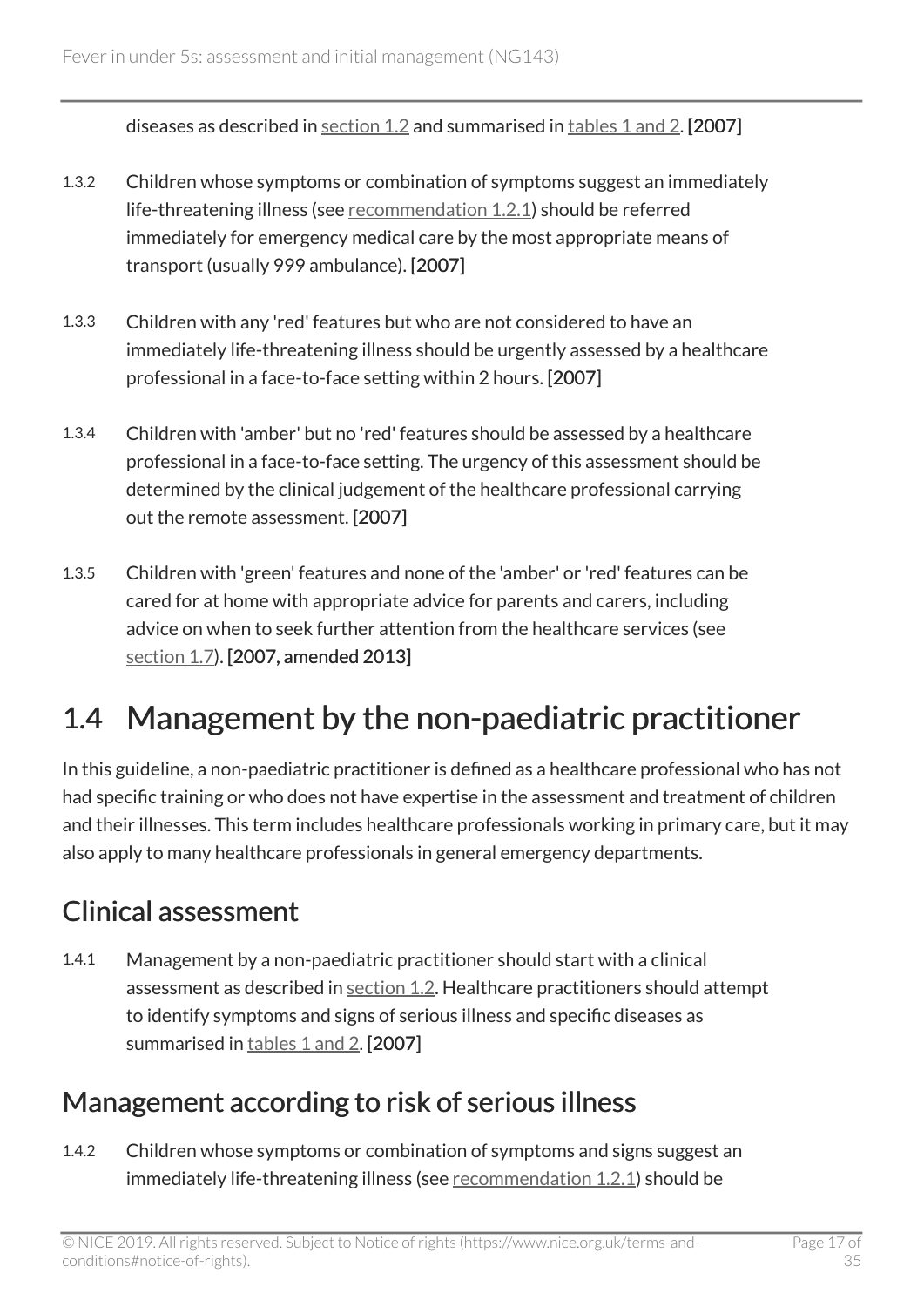referred immediately for emergency medical care by the most appropriate means of transport (usually 999 ambulance). [2007]

- 1.4.3 Children with any 'red' features but who are not considered to have an immediately life-threatening illness should be referred urgently to the care of a paediatric specialist. [2007]
- 1.4.4 If any 'amber' features are present and no diagnosis has been reached, provide parents or carers with a 'safety net' or refer to specialist paediatric care for further assessment. The safety net should be 1 or more of the following:
	- providing the parent or carer with verbal and/or written information on warning symptoms and how further healthcare can be accessed (see [recommendation](#page-24-2) 1.7.2)
	- arranging further follow-up at a specified time and place
	- liaising with other healthcare professionals, including out-of-hours providers, to ensure direct access for the child if further assessment is required. [2007]
- 1.4.5 Children with 'green' features and none of the 'amber' or 'red' features can be cared for at home with appropriate advice for parents and carers, including advice on when to seek further attention from the healthcare services (see [section](#page-24-2) 1.7). [2007, amended 2013]

### Tests by the non-paediatric practitioner

- 1.4.6 Children with symptoms and signs suggesting pneumonia who are not admitted to hospital should not routinely have a chest X-ray. [2007]
- 1.4.7 Test urine in children with [fever](#page-26-1) as recommended in [NICE's guideline on urinary](https://www.nice.org.uk/guidance/cg54) [tract infection in under 16s](https://www.nice.org.uk/guidance/cg54). [2007]
- 1.4.8 When a child has been given antipyretics, do not rely on a decrease or lack of decrease in temperature to differentiate between serious and non-serious illness. [2017]

### Use of antibiotics by the non-paediatric practitioner

1.4.9 Do not prescribe oral antibiotics to children with fever without apparent source. [2007]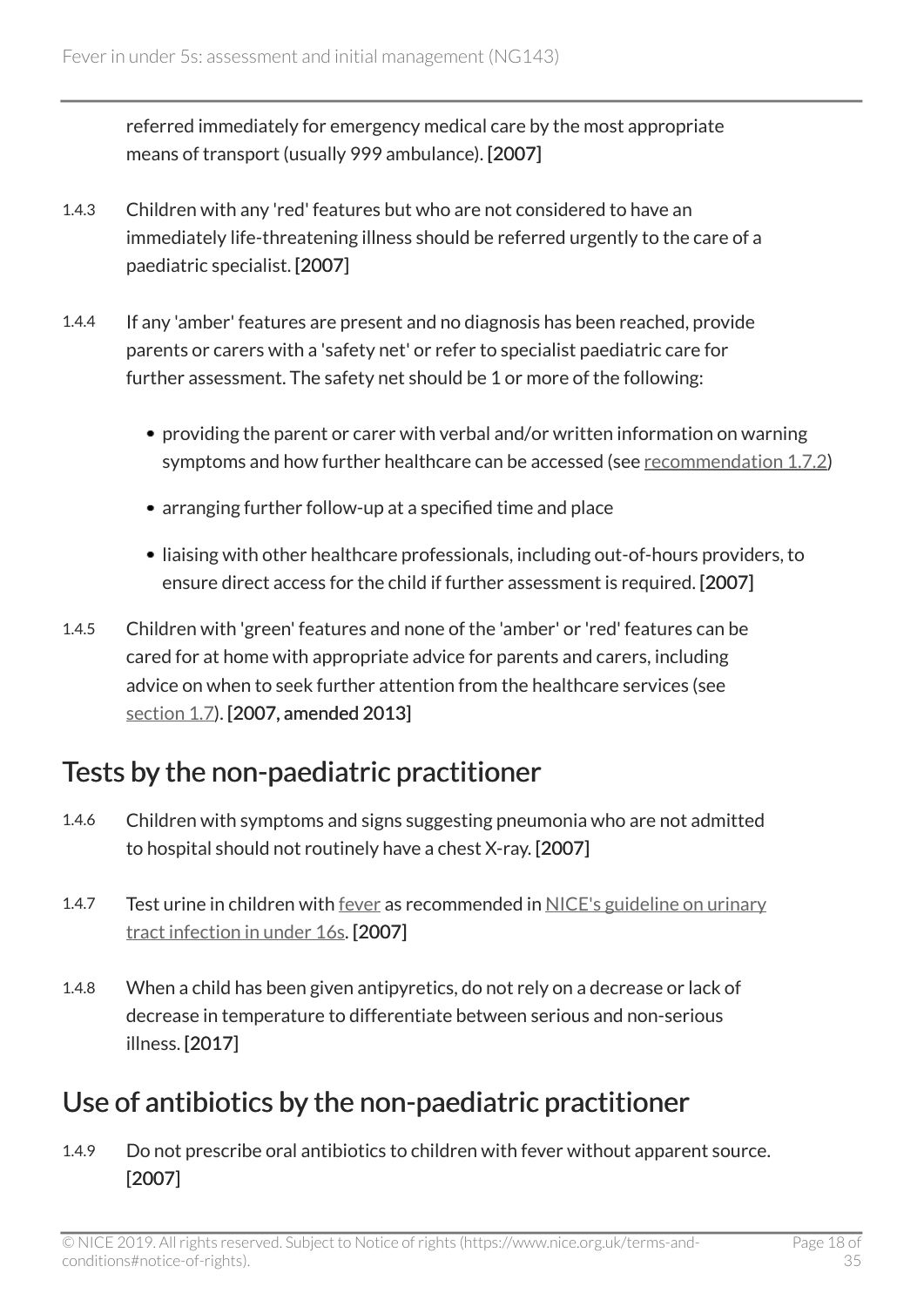1.4.10 Give parenteral antibiotics to children with suspected meningococcal disease at the earliest opportunity (either benzylpenicillin or a third-generation cephalosporin). See [NICE's guideline on meningitis \(bacterial\) and](https://www.nice.org.uk/guidance/cg102) [meningococcal septicaemia in under 16s](https://www.nice.org.uk/guidance/cg102). [2007]

# <span id="page-18-0"></span>1.5 Management by the paediatric specialist

In this guideline, the term paediatric specialist refers to a healthcare professional who has had specific training or has recognised expertise in the assessment and treatment of children and their illnesses. Examples include paediatricians, or healthcare professionals working in children's emergency departments.

### Children younger than 5 years

1.5.1 Management by the paediatric specialist should start with a clinical assessment as described in [section 1.2](#page-5-1). The healthcare professional should attempt to identify symptoms and signs of serious illness and specific diseases as summarised in [tables 1 and 2.](#page-11-0) [2007]

### Children younger than 3 months

- 1.5.2 Infants younger than 3 months with [fever](#page-26-1) should be observed and have the following vital signs measured and recorded:
	- temperature
	- heart rate
	- respiratory rate. [2007]
- 1.5.3 Perform the following investigations in infants younger than 3 months with fever:
	- full blood count
	- blood culture
	- C-reactive protein
	- urine testing for urinary tract infection (see [NICE's guideline on urinary tract infection](https://www.nice.org.uk/guidance/cg54) [in under 16s](https://www.nice.org.uk/guidance/cg54))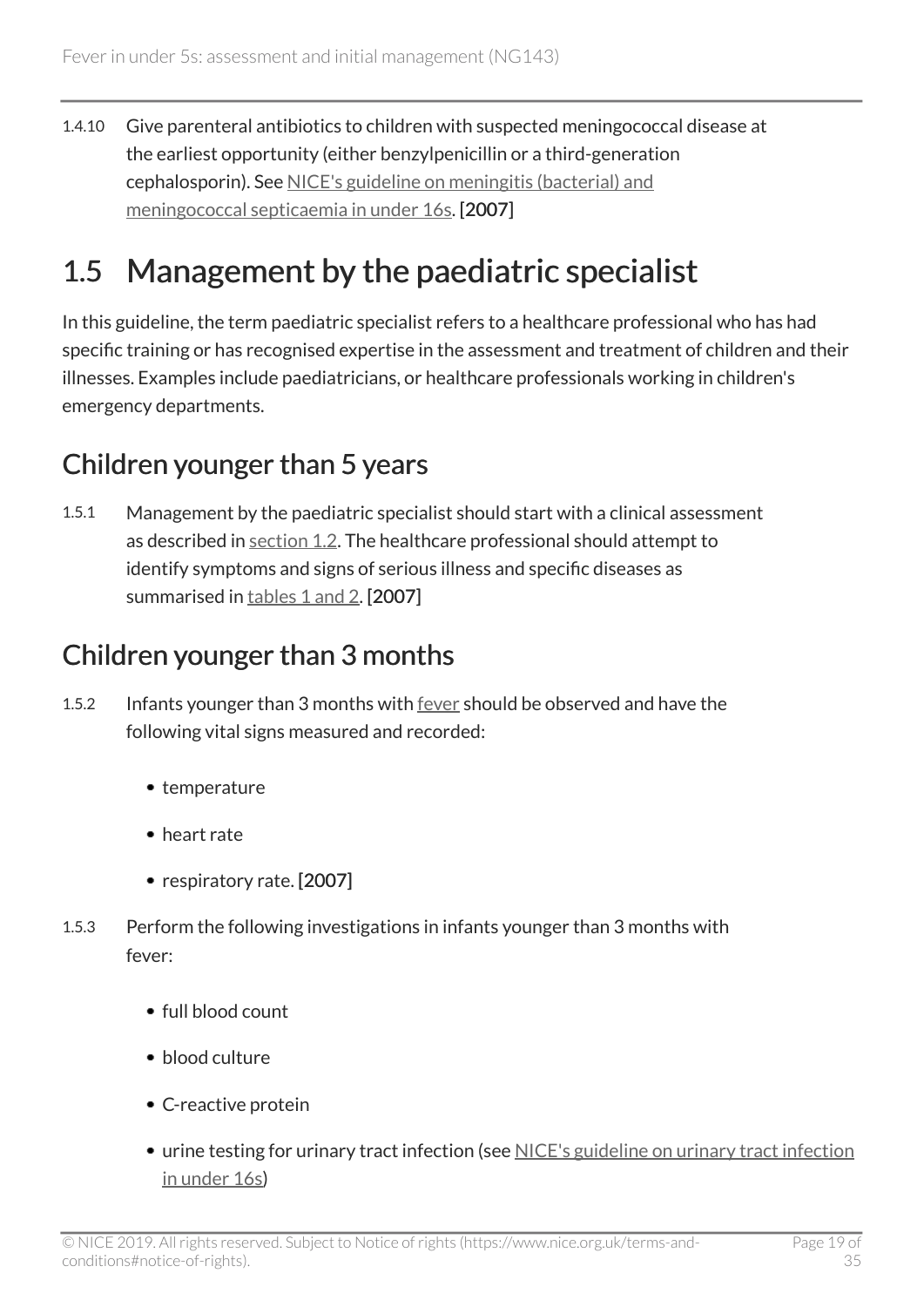- chest X-ray only if respiratory signs are present
- stool culture, if diarrhoea is present. [2013]
- 1.5.4 Perform lumbar puncture in the following children with fever (unless contraindicated):
	- infants younger than 1 month
	- all infants aged 1-3 months who appear unwell
	- infants aged 1–3 months with a white blood cell count (WBC) less than 5  $\times$  10 $^{\circ}$ /litre or greater than 15 × 10 $^{\circ}$ /litre. [2007, amended 2013]
- 1.5.5 When indicated, perform a lumbar puncture without delay and, whenever possible, before the administration of antibiotics. [2007]
- 1.5.6 Give parenteral antibiotics to:
	- infants younger than 1 month with fever
	- all infants aged 1–3 months with fever who appear unwell
	- infants aged 1–3 months with WBC less than 5  $\times$  10 $^{\circ}$ /litre or greater than 15  $\times$ 10<sup>9</sup>/litre. [2007, amended 2013]
- 1.5.7 When parenteral antibiotics are indicated for infants younger than 3 months of age, a third-generation cephalosporin (for example cefotaxime or ceftriaxone) should be given plus an antibiotic active against listeria (for example, ampicillin or amoxicillin). [2007]

### Children aged 3 months or older

- 1.5.8 Perform the following investigations in children with fever without apparent source who present to paediatric specialists with 1 or more 'red' features:
	- full blood count
	- blood culture
	- C-reactive protein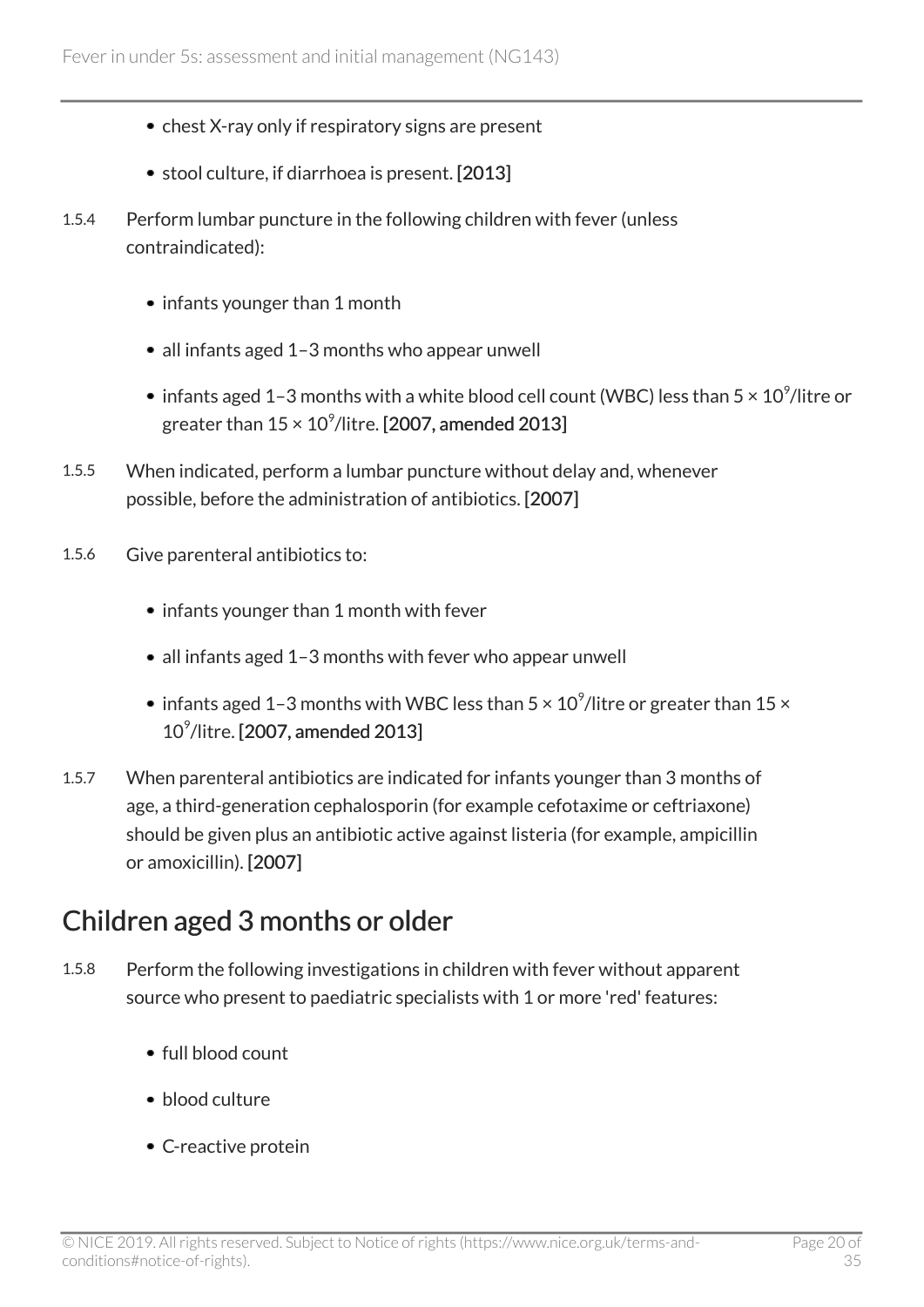- urine testing for urinary tract infection (see [NICE's guideline on urinary tract infection](https://www.nice.org.uk/guidance/cg54) [in under 16s](https://www.nice.org.uk/guidance/cg54)). [2013]
- 1.5.9 The following investigations should also be considered in children with 'red' features, as guided by the clinical assessment:
	- lumbar puncture in children of all ages (if not contraindicated)
	- chest X-ray irrespective of body temperature and WBC
	- serum electrolytes and blood gas. [2007]
- 1.5.10 Children with fever without apparent source presenting to paediatric specialists who have 1 or more 'amber' features, should have the following investigations performed unless deemed unnecessary by an experienced paediatrician.
	- urine should be collected and tested for urinary tract infection (see [NICE's guideline on](https://www.nice.org.uk/guidance/cg54) [urinary tract infection in under 16s](https://www.nice.org.uk/guidance/cg54))
	- blood tests: full blood count, C-reactive protein and blood cultures
	- lumbar puncture should be considered for children younger than 1 year
	- chest X-ray in a child with a fever greater than 39°C and WBC greater than 20  $\times$ 10<sup>9</sup> /litre. [2007]
- 1.5.11 Children who have been referred to a paediatric specialist with fever without apparent source and who have no features of serious illness (that is, the 'green' group), should have urine tested for urinary tract infection and be assessed for symptoms and signs of pneumonia (see [table 2](#page-14-0) and [NICE's guideline on urinary](https://www.nice.org.uk/guidance/cg54) [tract infection in under 16s](https://www.nice.org.uk/guidance/cg54)). [2007]
- 1.5.12 Do not routinely perform blood tests and chest X-rays in children with fever who have no features of serious illness (that is, the 'green' group). [2007]

### Viral co-infection

1.5.13 Febrile children with proven respiratory syncytial virus or influenza infection should be assessed for features of serious illness. Consideration should be given to urine testing for urinary tract infection (see [NICE's guideline on urinary tract](https://www.nice.org.uk/guidance/cg54) [infection in under 16s\)](https://www.nice.org.uk/guidance/cg54). [2007]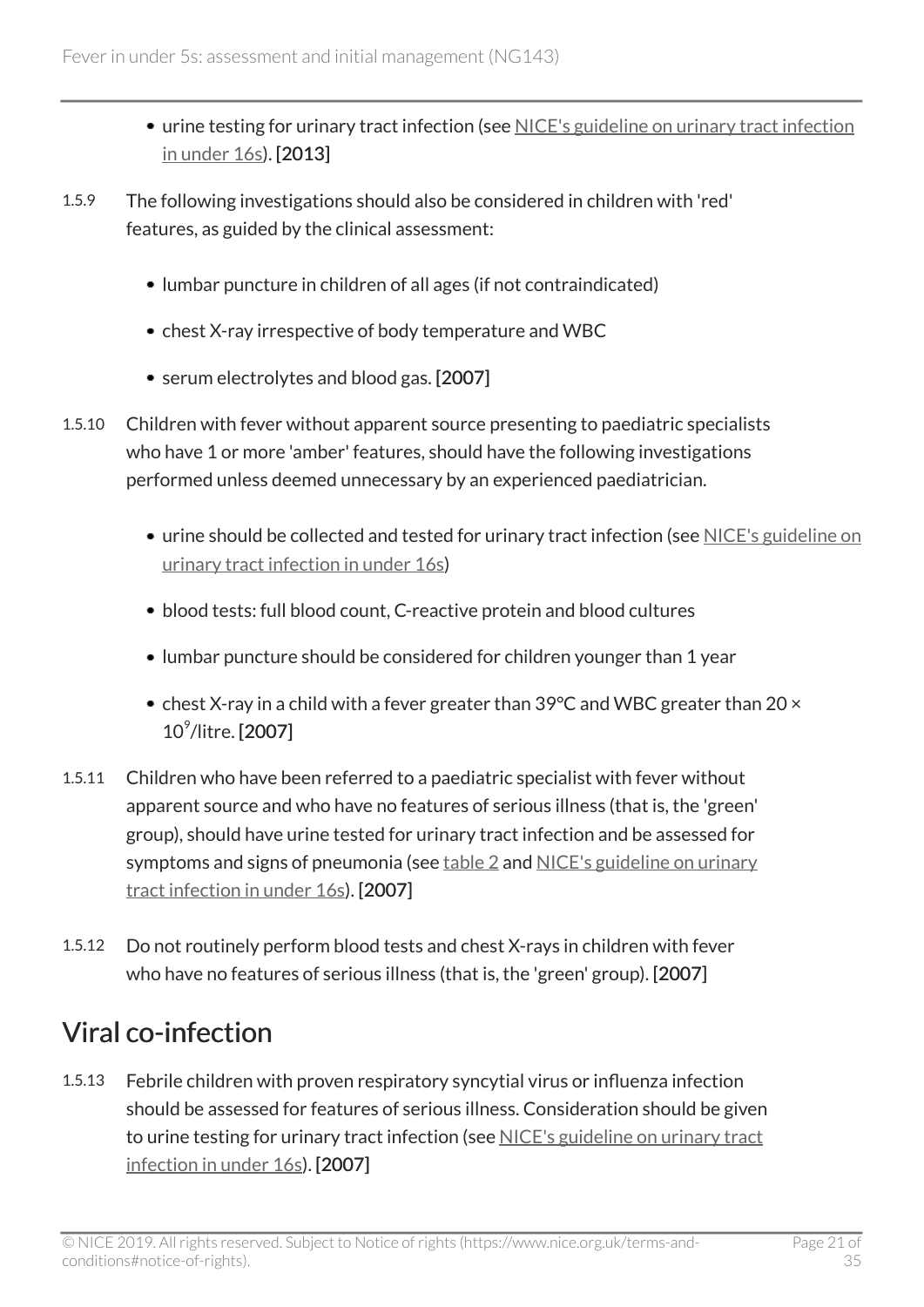### Observation in hospital

- 1.5.14 In children aged 3 months or older with fever without apparent source, a period of observation in hospital (with or without investigations) should be considered as part of the assessment to help differentiate non-serious from serious illness. [2007]
- 1.5.15 When a child has been given antipyretics, do not rely on a decrease or lack of decrease in temperature at 1–2 hours to differentiate between serious and nonserious illness. Nevertheless, in order to detect possible clinical deterioration, all children in hospital with 'amber' or 'red' features should still be reassessed after 1–2 hours. [2013]

#### Immediate treatment by the paediatric specialist (for children of all ages)

- 1.5.16 Children with fever and shock presenting to specialist paediatric care or an emergency department should be:
	- given an immediate intravenous fluid bolus of 20 ml/kg; the initial fluid should normally be 0.9% sodium chloride
	- actively monitored and given further fluid boluses as necessary. [2007]
- 1.5.17 Give immediate parenteral antibiotics to children with fever presenting to specialist paediatric care or an emergency department if they are:
	- shocked
	- unrousable
	- showing signs of meningococcal disease. [2007]
- 1.5.18 Immediate parenteral antibiotics should be considered for children with fever and reduced levels of consciousness. In these cases symptoms and signs of meningitis and herpes simplex encephalitis should be sought (see [table 2](#page-14-0) and [NICE's guideline on meningitis \(bacterial\) and meningococcal septicaemia in](https://www.nice.org.uk/guidance/cg102) [under 16s\)](https://www.nice.org.uk/guidance/cg102). [2007]
- 1.5.19 When parenteral antibiotics are indicated, a third-generation cephalosporin (for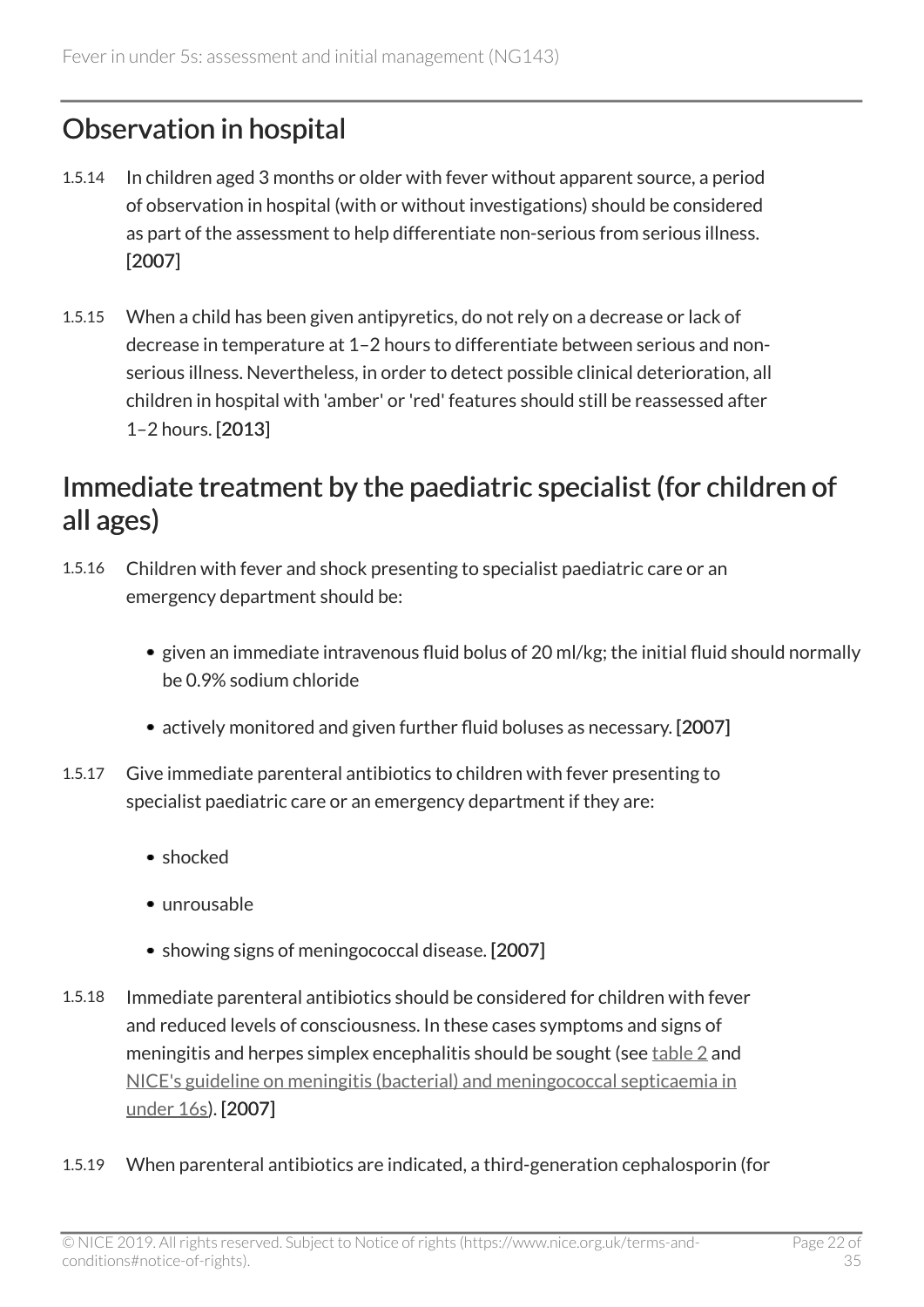example, cefotaxime or ceftriaxone) should be given, until culture results are available. For children younger than 3 months, an antibiotic active against listeria (for example, ampicillin or amoxicillin) should also be given. [2007]

- 1.5.20 Give intravenous aciclovir to children with fever and symptoms and signs suggestive of herpes simplex encephalitis (see [recommendation 1.2.21\)](#page-9-0). [2007]
- 1.5.21 Oxygen should be given to children with fever who have signs of shock or oxygen saturation (SpO<sub>2</sub>) of less than 92% when breathing air. Treatment with oxygen should also be considered for children with an  $SpO<sub>2</sub>$  of greater than 92%, as clinically indicated. [2007]

#### Causes and incidence of serious bacterial infection

- 1.5.22 In a child presenting to hospital with a fever and suspected serious bacterial infection, requiring immediate treatment, antibiotics should be directed against *Neisseria meningitidis*, *Streptococcus pneumoniae*, *Escherichia coli*, *Staphylococcus aureus* and *Haemophilus influenzae* type b. A third-generation cephalosporin (for example, cefotaxime or ceftriaxone) is appropriate, until culture results are available. For infants younger than 3 months, an antibiotic active against listeria (for example, ampicillin or amoxicillin) should be added. [2007]
- 1.5.23 Refer to local treatment guidelines when rates of bacterial antibiotic resistance are significant. [2007]

### Admission to and discharge from hospital

- 1.5.24 In addition to the child's clinical condition, consider the following factors when deciding whether to admit a child with fever to hospital:
	- social and family circumstances
	- other illnesses that affect the child or other family members
	- parental anxiety and instinct (based on their knowledge of their child)
	- contacts with other people who have serious infectious diseases
	- recent travel abroad to tropical/subtropical areas, or areas with a high risk of endemic infectious disease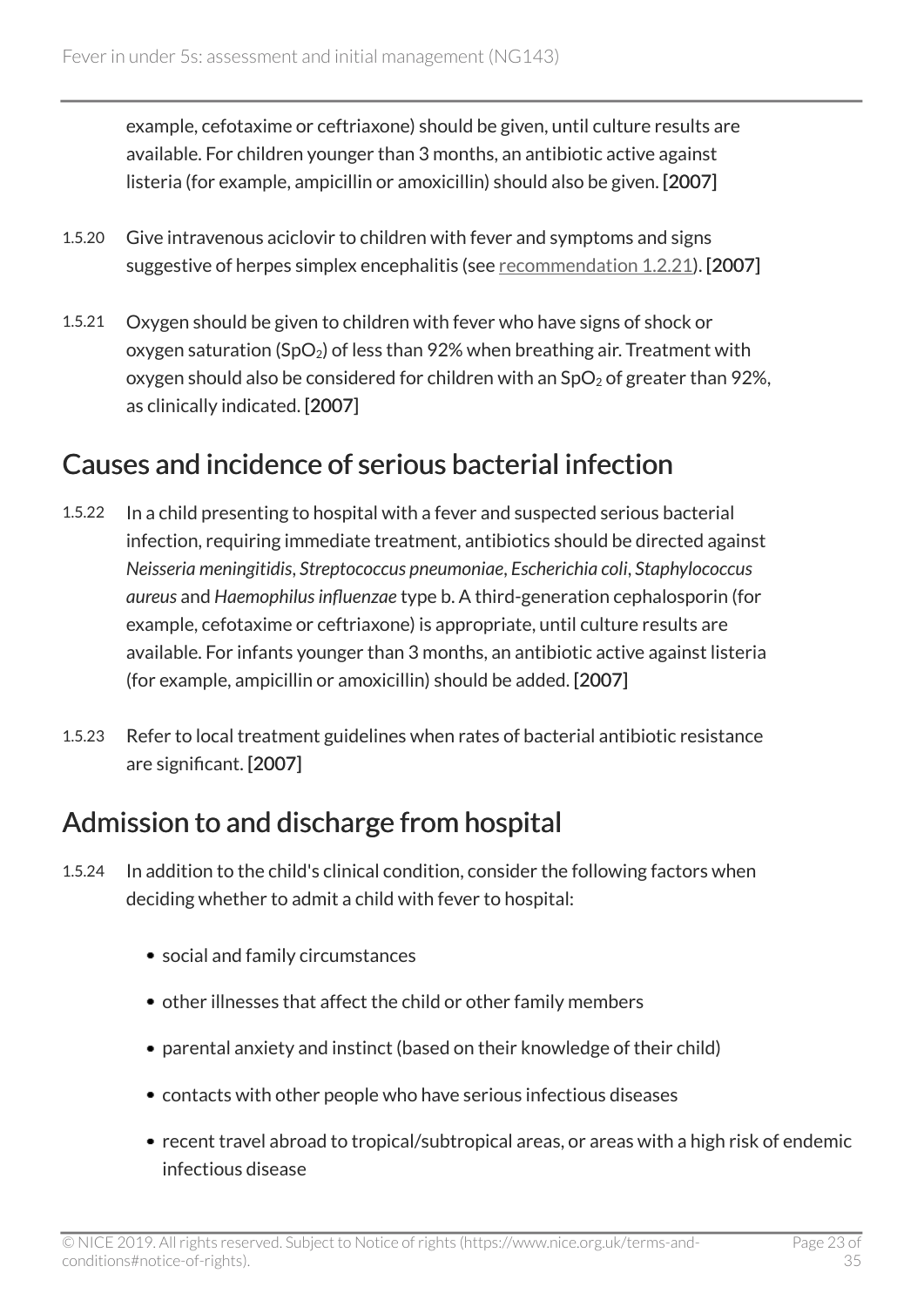- when the parent or carer's concern for their child's current illness has caused them to seek healthcare advice repeatedly
- where the family has experienced a previous serious illness or death due to feverish illness which has increased their anxiety levels
- when a feverish illness has no obvious cause, but the child remains ill longer than expected for a self-limiting illness. [2007]
- 1.5.25 If it is decided that a child does not need to be admitted to hospital, but no diagnosis has been reached, provide a safety net for parents and carers if any 'red' or 'amber' features are present. The safety net should be 1 or more of the following:
	- providing the parent or carer with verbal and/or written information on warning symptoms and how further healthcare can be accessed (see [recommendation](#page-24-2) 1.7.2)
	- arranging further follow-up at a specified time and place
	- liaising with other healthcare professionals, including out-of-hours providers, to ensure direct access for the child if further assessment is required. [2007]
- 1.5.26 Children with 'green' features and none of the 'amber' or 'red' features can be cared for at home with appropriate advice for parents and carers, including advice on when to seek further attention from the healthcare services (see [section 1.7](#page-24-1)). [2007, amended 2013]

#### Referral to paediatric intensive care

- 1.5.27 Children with fever who are shocked, unrousable or showing signs of meningococcal disease should be urgently reviewed by an experienced paediatrician and consideration given to referral to paediatric intensive care. [2007]
- 1.5.28 Give parenteral antibiotics to children with suspected meningococcal disease at the earliest opportunity (either benzylpenicillin or a third-generation cephalosporin). [2007]
- 1.5.29 Children admitted to hospital with meningococcal disease should be under paediatric care, supervised by a consultant and have their need for inotropes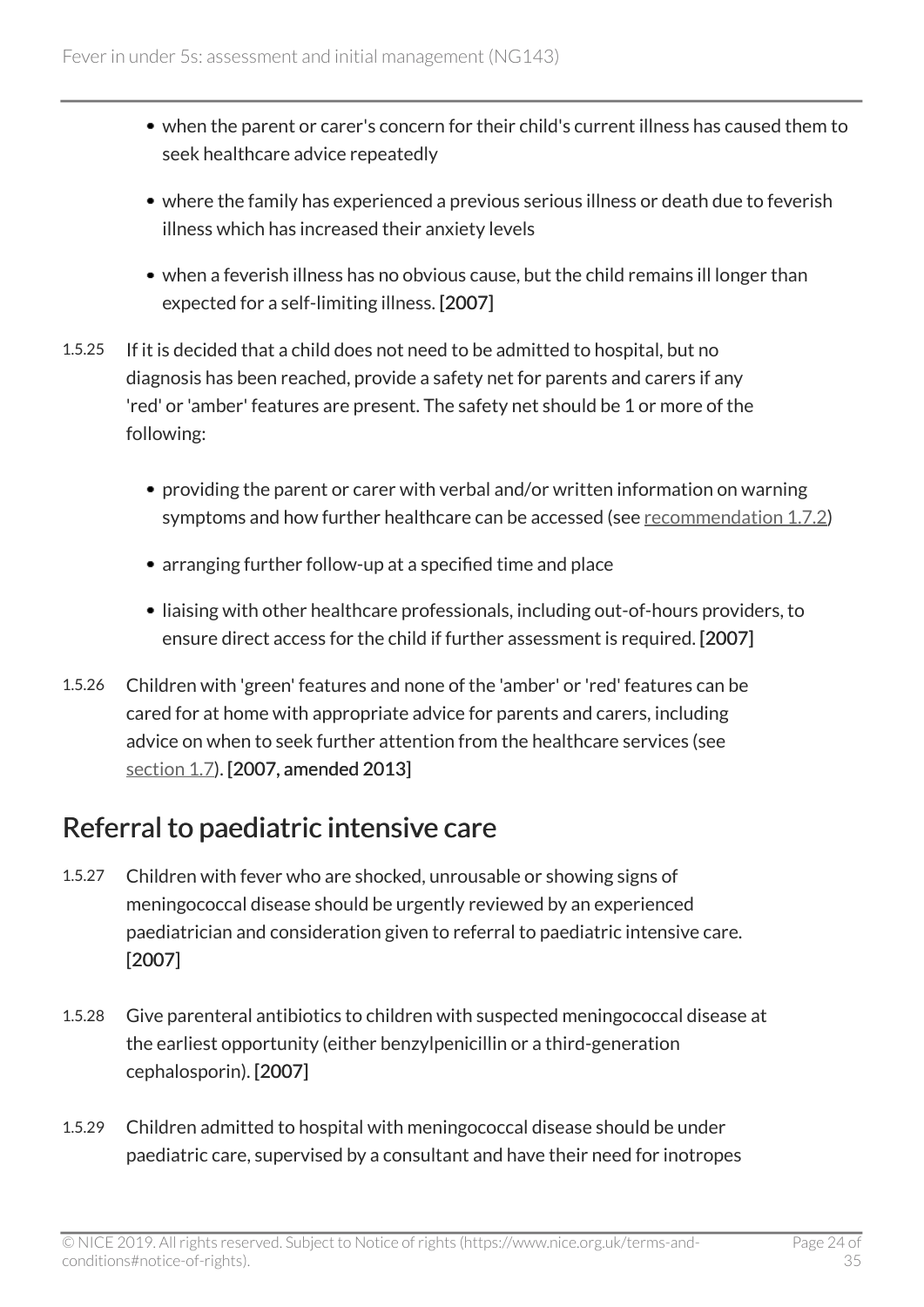assessed. [2007]

# <span id="page-24-0"></span>1.6 Antipyretic interventions

### Effects of body temperature reduction

1.6.1 Antipyretic agents do not prevent febrile convulsions and should not be used specifically for this purpose. [2007]

### Physical interventions to reduce body temperature

- 1.6.2 Tepid sponging is not recommended for the treatment of [fever](#page-26-1). [2007]
- 1.6.3 Children with fever should not be underdressed or over-wrapped. [2007]

### Drug interventions to reduce body temperature

- 1.6.4 Consider using either paracetamol or ibuprofen in children with fever who appear distressed. [2013]
- 1.6.5 Do not use antipyretic agents with the sole aim of reducing body temperature in children with fever. [2013]
- 1.6.6 When using paracetamol or ibuprofen in children with fever:
	- continue only as long as the child appears distressed
	- consider changing to the other agent if the child's distress is not alleviated
	- do not give both agents simultaneously
	- only consider alternating these agents if the distress persists or recurs before the next dose is due. [2013]

# <span id="page-24-1"></span>1.7 Advice for home care

## <span id="page-24-2"></span>Care at home

1.7.1 Advise parents or carers to manage their child's temperature as described in [section 1.6](#page-24-0). [2007]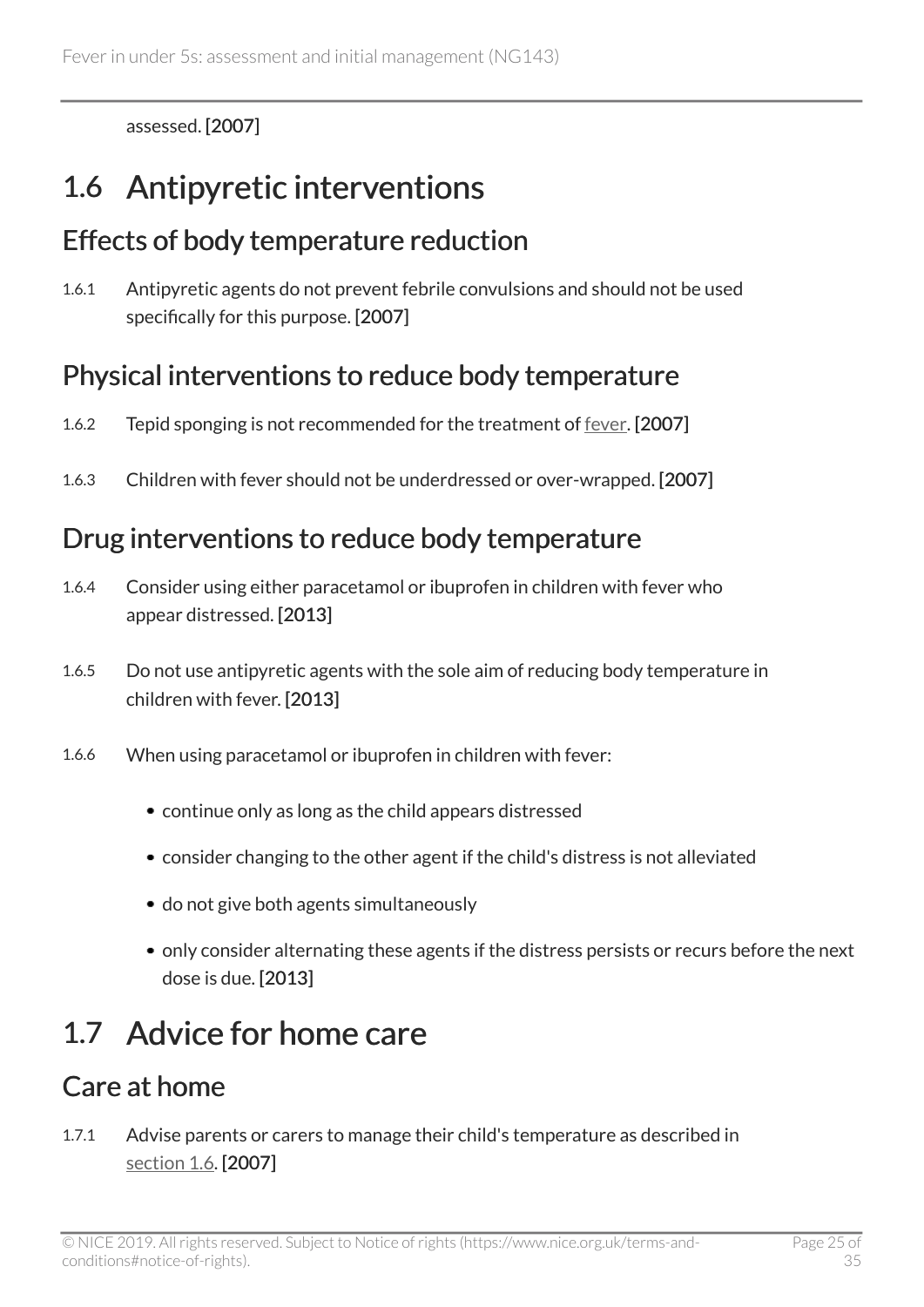- 1.7.2 Advise parents or carers looking after a feverish child at home:
	- to offer the child regular fluids (where a baby or child is breastfed the most appropriate fluid is breast milk)
	- how to detect signs of dehydration by looking for the following features:
		- sunken fontanelle
		- dry mouth
		- sunken eyes
		- absence of tears
		- poor overall appearance
	- to encourage their child to drink more fluids and consider seeking further advice if they detect signs of dehydration
	- how to identify a non-blanching rash
	- to check their child during the night
	- to keep their child away from nursery or school while the child's [fever](#page-26-1) persists but to notify the school or nursery of the illness. [2007]

#### When to seek further help

- 1.7.3 Following contact with a healthcare professional, parents and carers who are looking after their feverish child at home should seek further advice if:
	- $\bullet$  the child has a fit
	- the child develops a non-blanching rash
	- the parent or carer feels that the child is less well than when they previously sought advice
	- the parent or carer is more worried than when they previously sought advice
	- the fever lasts 5 days or longer
	- the parent or carer is distressed, or concerned that they are unable to look after their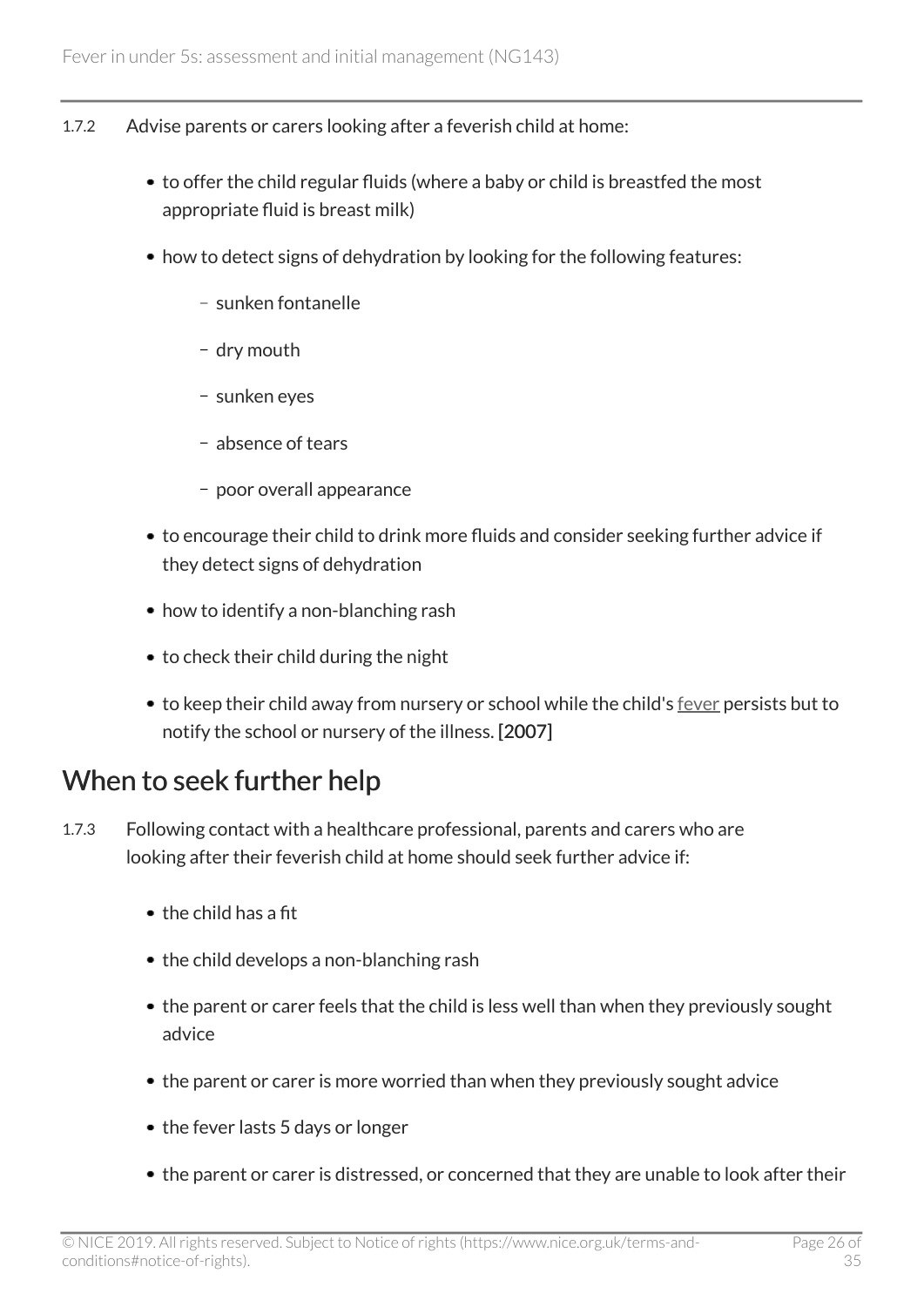#### • child. [2007, amended 2019]

# <span id="page-26-0"></span>Terms used in this guideline

This section defines terms that have been used in a particular way for this guideline. For other definitions see the [NICE glossary](https://www.nice.org.uk/Glossary).

#### <span id="page-26-1"></span>Fever

For the purposes of this guideline, fever was defined as an elevation of body temperature above the normal daily variation.

<span id="page-26-3"></span> $^{[\tiny 2]}$  $^{[\tiny 2]}$  $^{[\tiny 2]}$ Some vaccinations have been found to induce fever in children aged under 3 months.

<span id="page-26-4"></span>[[3](#page-7-1)] Advanced Life Support Group (2004) Advanced paediatric life support: the practical approach (4th edn). Wiley-Blackwell.

<span id="page-26-2"></span> $\overline{^{[1]}}$  $\overline{^{[1]}}$  $\overline{^{[1]}}$ A child's response to social interaction with a parent or healthcare professional, such as response to their name, smiling and/or giggling.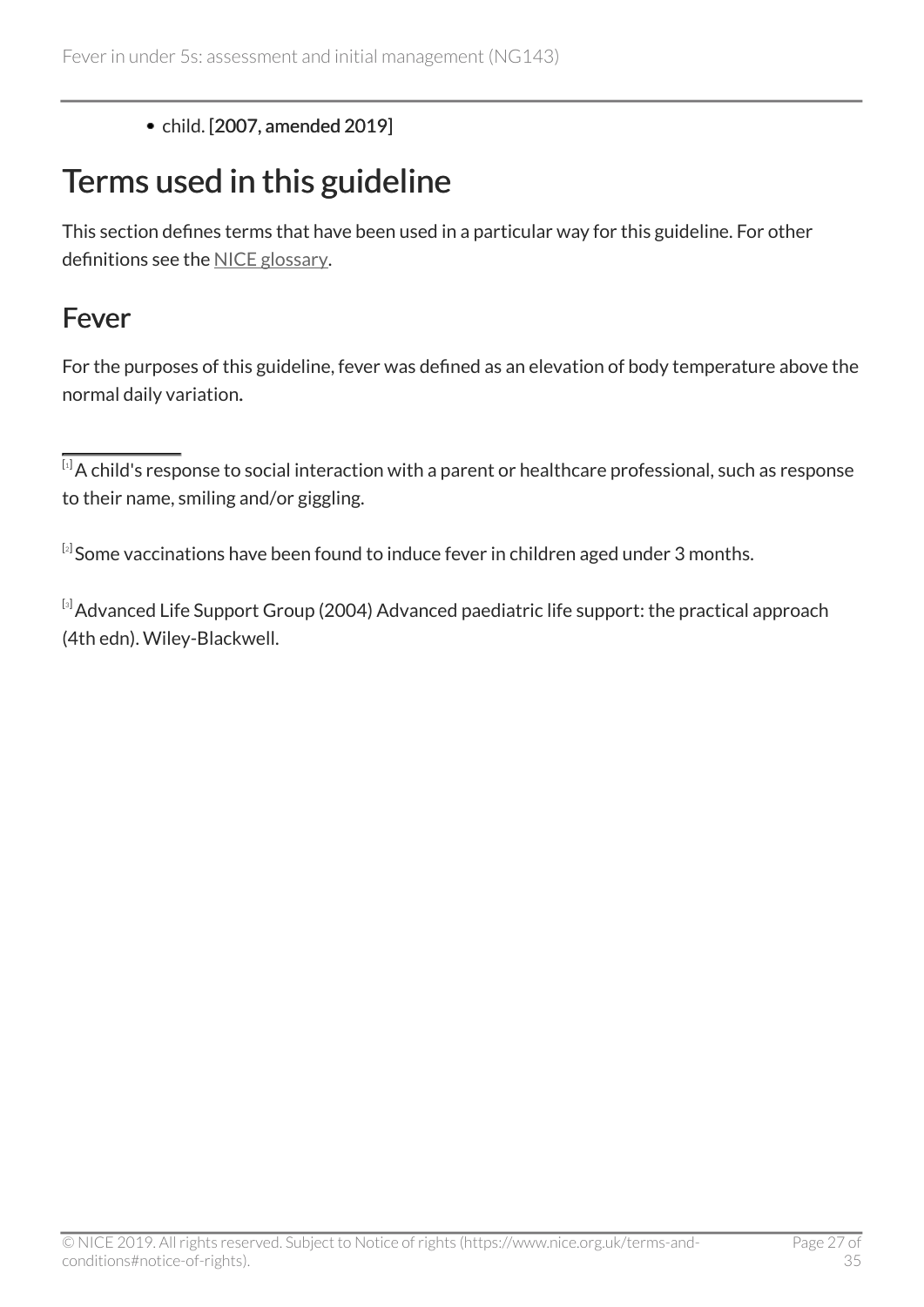# <span id="page-27-0"></span>Recommendations for research

The guideline committee has made the following recommendations for research. As part of the [2019] update, the guideline committee made an additional research recommendation on Kawasaki disease.

# <span id="page-27-1"></span>Key recommendations for research

### 1 Symptoms and signs of serious illness

The Guideline Development Group (GDG) recommends a UK-based epidemiological study on the symptoms and signs of serious illness. [2013]

#### 2 Management by remote assessment

The GDG recommends that a UK study is undertaken to determine the validity of symptoms reported on remote assessment for children with fever. [2007]

## 3 Diagnosis

The GDG recommends that a UK study of the performance characteristics and cost-effectiveness of procalcitonin versus C-reactive protein in identifying serious bacterial infection in children with fever without apparent source be carried out. [2007]

## 4 Antipyretics

The GDG recommends that studies are conducted in primary care and secondary care to determine whether examination or re-examination after a dose of antipyretic medication is of benefit in differentiating children with serious illness from those with other conditions. [2007]

## 5 Home-based antipyretic use

The GDG recommends studies on home-based antipyretic use and parental perception of distress caused by fever. [2013]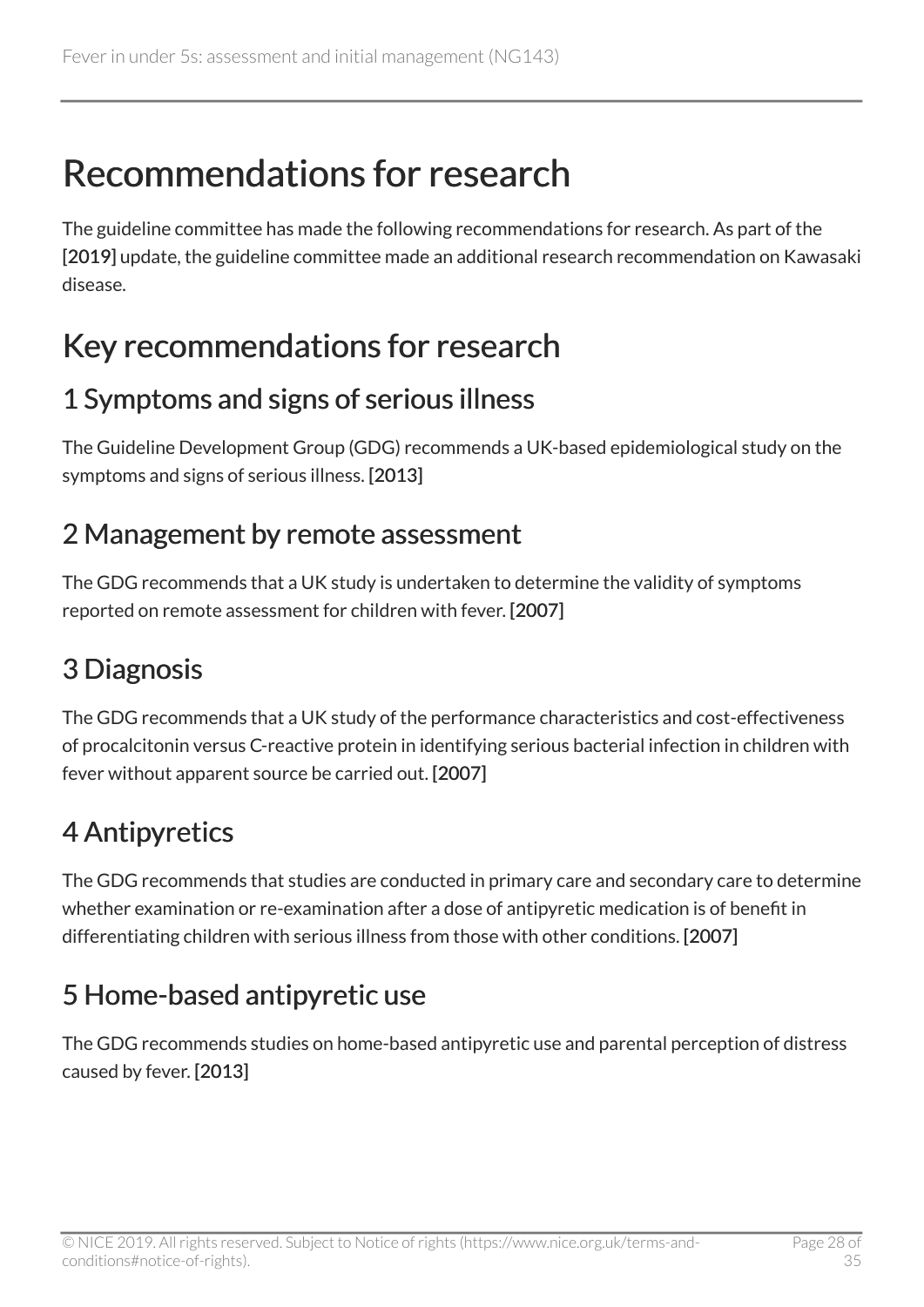## <span id="page-28-0"></span>Other recommendations for research

#### Thermometers and the detection of fever

Measuring temperature in young babies: tympanic versus axilla electronic versus axilla chemical dot versus temporal artery. [2007]

### Management according to risk of serious illness

The GDG recommends that research is carried out on referral patterns between primary and secondary care for children with fever, so the health economic impact of this and future guidelines can be estimated. [2007]

### <span id="page-28-1"></span>Signs and symptoms of Kawasaki disease

Which signs and symptoms (or combinations of signs and symptoms) predict a diagnosis of Kawasaki disease in children under 5 presenting with fever lasting 5 days or more?[2019]

To find out why the committee made the research recommendation on Kawasaki disease see [rationale and impact.](#page-29-1)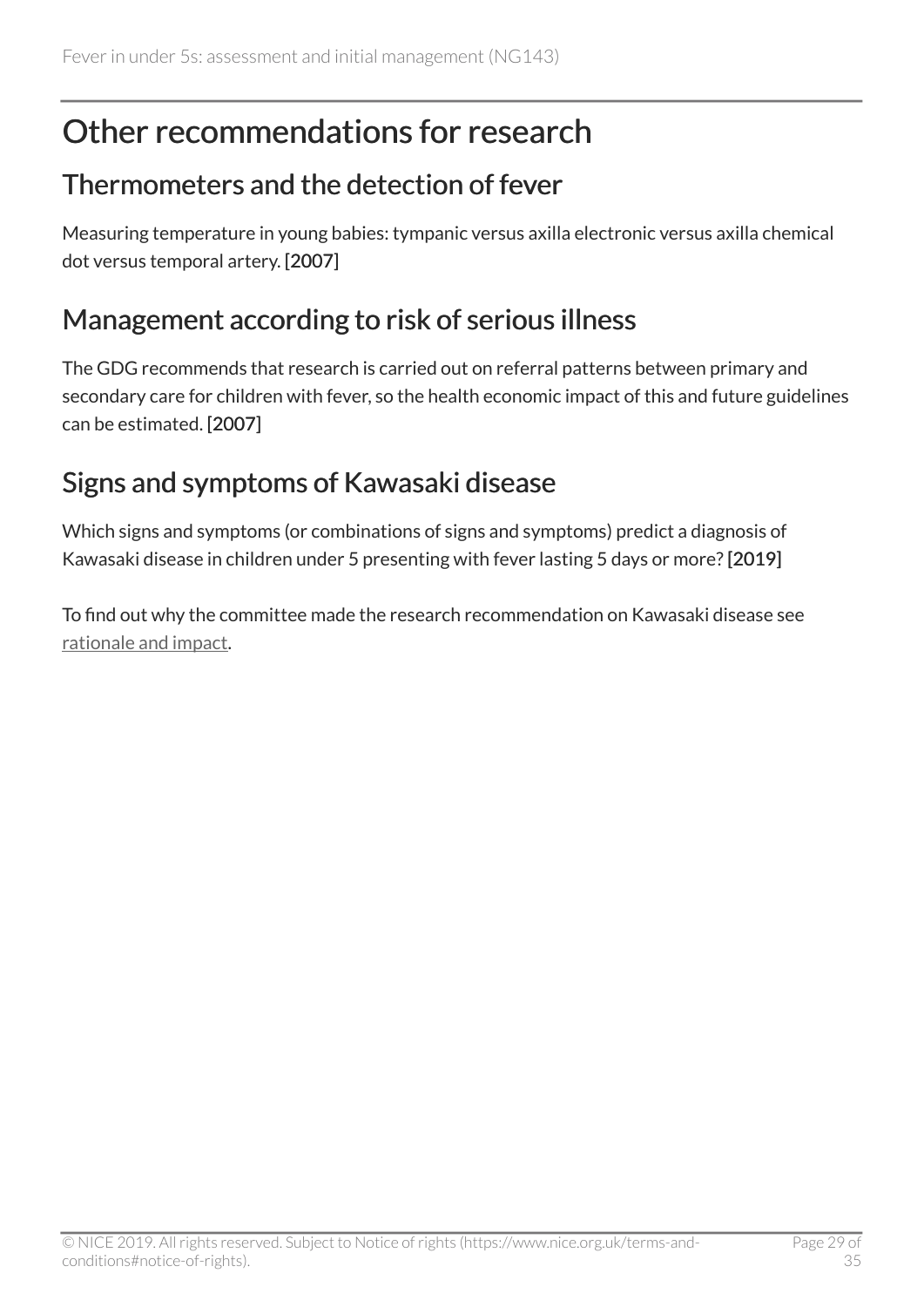# <span id="page-29-0"></span>Rationale and impact

These sections briefly explain why the committee made the recommendations and how they might affect practice. They link to details of the evidence and a full description of the committee's discussion.

# <span id="page-29-1"></span>Kawasaki disease

[Recommendations 1.2.26 to 1.2.28](#page-10-0)

#### Why the committee made the recommendations

Prompt diagnosis and treatment of Kawasaki disease can prevent long-term cardiac complications. The 2013 version of the NICE guideline recommended that Kawasaki disease should be considered when children had a fever lasting 5 days and 4 of the 5 principal features specified by the American Heart Association diagnostic criteria. However, the evidence from case-series suggested that often fewer than 4 features are present early in the course of the illness, and some children may have 'incomplete' Kawasaki disease, in which fewer than 4 features are present throughout the course of the illness. Because of this, clinicians should think about Kawasaki disease in all children who have a fever lasting 5 days or longer, even when no additional features are present, and should be aware of the principal features of Kawasaki disease that would increase the probability of a Kawasaki disease diagnosis.

Based on the experience of the committee, features of Kawasaki disease may appear and disappear through the course of the illness, so it is important to ask parents and carers about and document these features to reach the correct diagnosis.

The evidence also showed that some of the principal features of Kawasaki disease are less common in children under 1 year. This was consistent with the committee's experience that incomplete Kawasaki disease is more common in this age group, so they wanted clinicians to be aware of this when thinking about Kawasaki disease as a possible diagnosis.

There is no existing evidence on how accurate most signs or symptoms are at ruling in or out Kawasaki disease in a group of children with fever. The committee made a [research](#page-28-1) [recommendation](#page-28-1) for a diagnostic accuracy study in this area to allow more specific recommendations to be made when the guideline is updated.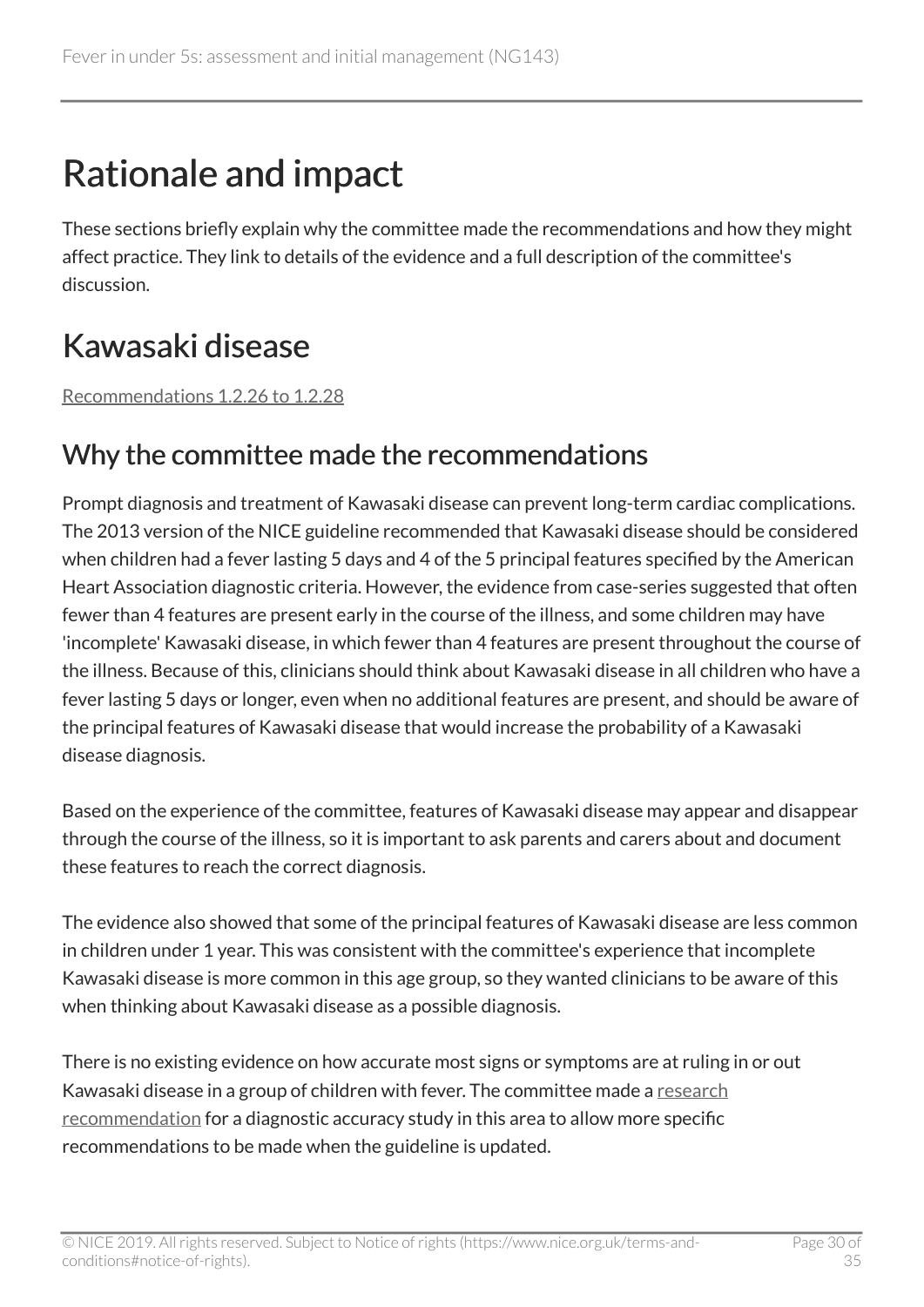#### How the recommendations might affect practice

The recommendations should prompt clinicians to think about Kawasaki disease with fewer clinical features, which may result in more children being referred for assessment in secondary care. However, prompt identification and treatment of children with Kawasaki disease will reduce the number of children with long-term cardiac complications, which will reduce long-term costs for the NHS.

Full details of the evidence and the committee's discussion are in [evidence review A: Signs and](https://www.nice.org.uk/guidance/ng143/evidence/) [symptoms predicting Kawasaki disease](https://www.nice.org.uk/guidance/ng143/evidence/).

[Return to recommendations](#page-10-0)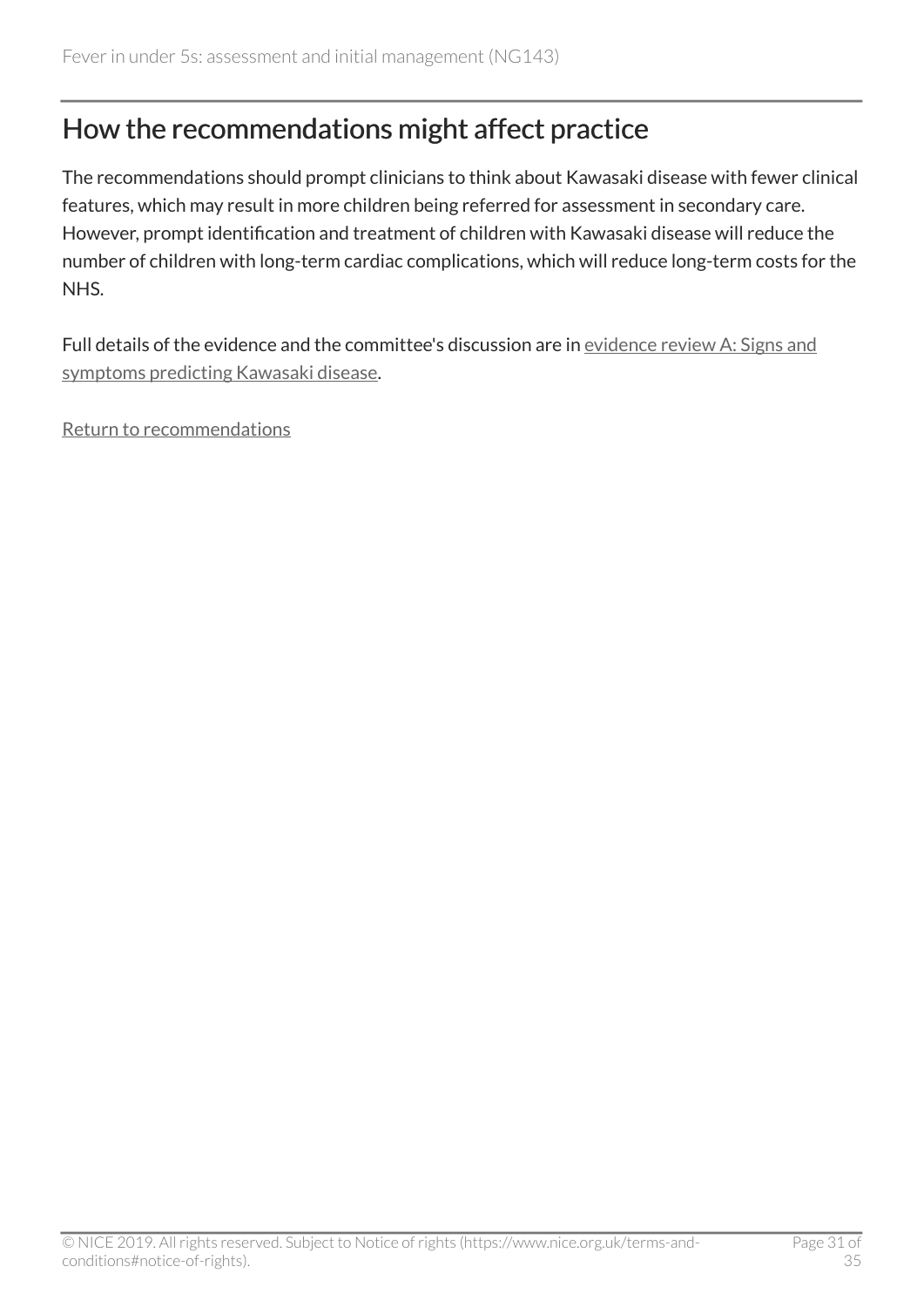# <span id="page-31-0"></span>**Context**

Feverish illness in young children usually indicates an underlying infection and is a cause of concern for parents and carers. Feverish illness is very common in young children, with between 20 and 40% of parents reporting such an illness each year. As a result, fever is probably the commonest reason for a child to be taken to the doctor. Feverish illness is also the second most common reason for a child being admitted to hospital. Despite advances in healthcare, infections remain the leading cause of death in children under the age of 5 years.

Fever in young children can be a diagnostic challenge for healthcare professionals because it is often difficult to identify the cause. In most cases, the illness is due to a self-limiting viral infection. However, fever may also be the presenting feature of serious bacterial infections such as meningitis or pneumonia. A significant number of children have no obvious cause of fever despite careful assessment. These children with fever without apparent source are of particular concern to healthcare professionals because it is especially difficult to distinguish between simple viral illnesses and life-threatening bacterial infections in this group. As a result, there is a perceived need to improve the recognition, assessment and immediate treatment of feverish illnesses in children.

The introduction of new vaccination programmes in the UK may have significantly reduced the level of admissions to hospital resulting from diseases covered by this guideline. For example, early analysis of the pneumococcal vaccination programme in England showed that the incidence of pneumococcal-related disease had fallen 98% in children younger than 2 years since vaccination was introduced. However, evidence suggests a 68% increase in the prevalence of disease caused by subtypes of bacteria not covered by vaccination programmes. Also, potentially serious cases of feverish illness are likely to be rare, so it is important that information is in place to help healthcare professionals distinguish these from mild cases.

This guideline is designed to assist healthcare professionals in the initial assessment and immediate treatment of young children with fever presenting to primary or secondary care. The guideline should be followed until a clinical diagnosis of the underlying condition has been made. Once a diagnosis has been made, the child should be treated according to national or local guidance for that condition.

Parents or carers of a child with fever may approach a range of different healthcare professionals as their first point of contact, for example, a GP, a pharmacist or an emergency care practitioner. The training and experience of the healthcare professionals involved in the child's care will vary and each should interpret the guidance according to the scope of their own practice.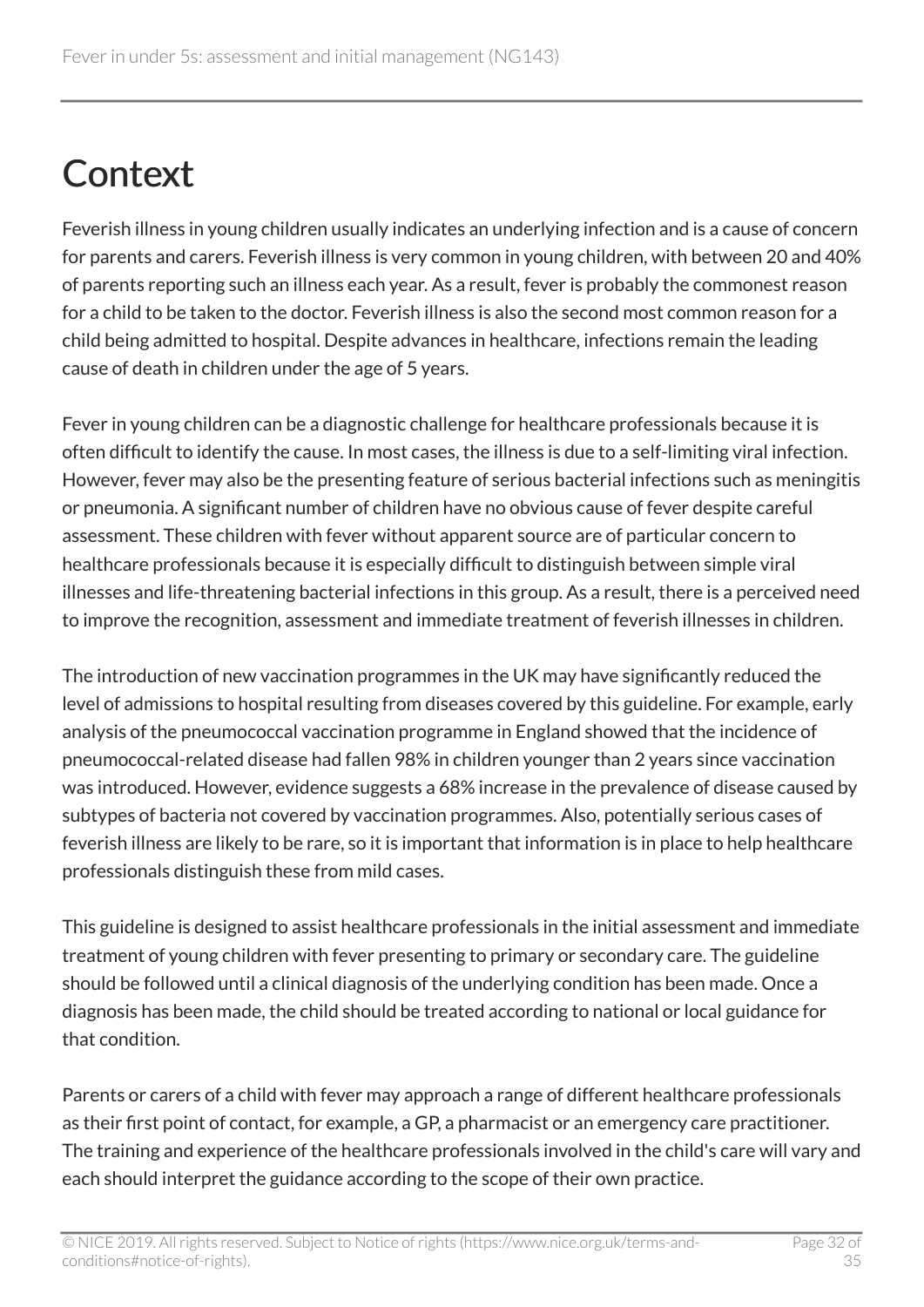The guideline will assume that prescribers will use a drug's summary of product characteristics to inform decisions made with individual patients.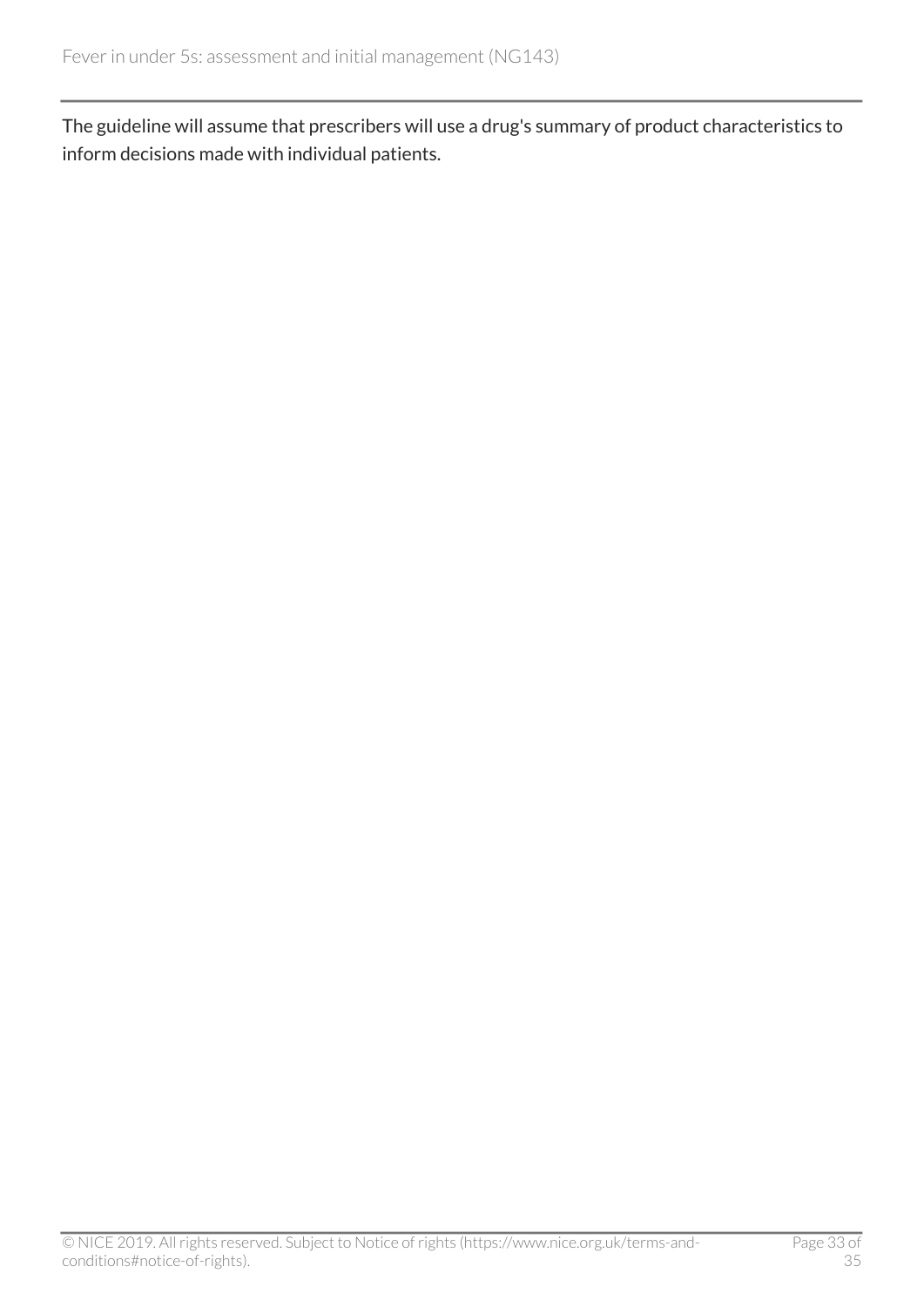# <span id="page-33-0"></span>Finding more information and resources

You can see everything NICE says on fever in children in our interactive flowchart on [fever in under](https://pathways.nice.org.uk/pathways/fever-in-under-5s) [5s](https://pathways.nice.org.uk/pathways/fever-in-under-5s).

To find out what NICE has said on topics related to this guideline, see our web page on [children and](https://www.nice.org.uk/guidance/population-groups/children-and-young-people) [young people](https://www.nice.org.uk/guidance/population-groups/children-and-young-people).

For full details of the evidence and the guideline committee's discussions, see the [evidence reviews.](http://www.nice.org.uk/Guidance/NG143/evidence) You can also find information about [how the guideline was developed](http://www.nice.org.uk/Guidance/NG143/documents), including details of the committee.

NICE has produced [tools and resources](http://www.nice.org.uk/guidance/ng143/resources) to help you put this guideline into practice. For general help and advice on putting NICE guidelines into practice, see [resources to help you put guidance into](https://www.nice.org.uk/about/what-we-do/into-practice/resources-help-put-guidance-into-practice) [practice](https://www.nice.org.uk/about/what-we-do/into-practice/resources-help-put-guidance-into-practice).